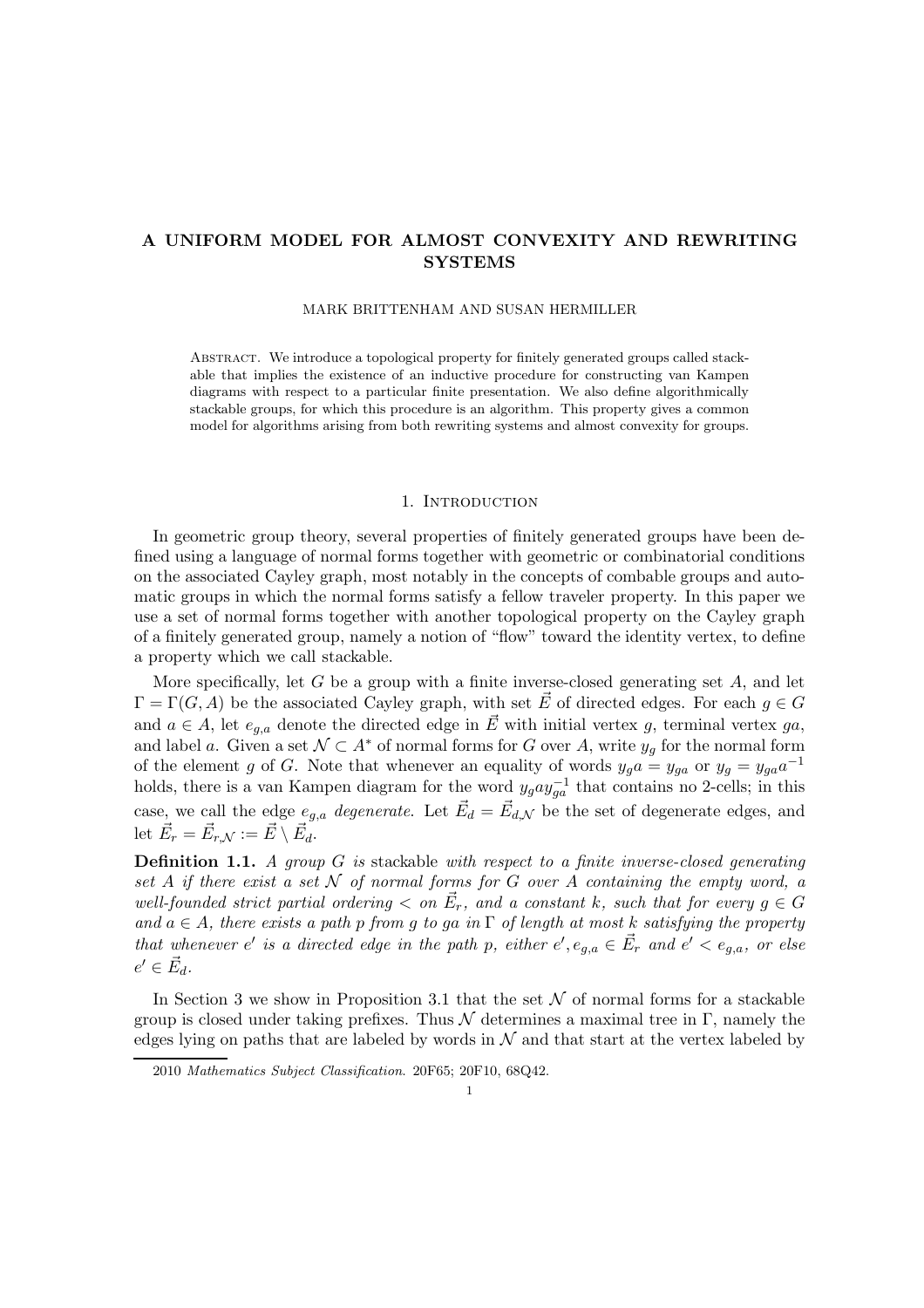the identity of G. This leads to the following topological description of stackability. Let  $\vec{P}$ denote the set of directed paths in Γ. For each  $g \in G$  and  $a \in A$ , we view the two directed edges  $e_{a,a}$  and  $e_{aa,a^{-1}}$  of  $\Gamma$  to have a single underlying undirected edge in  $\Gamma$ . A *flow* function associated to a maximal tree  $\mathcal T$  in  $\Gamma$  is a function  $\Phi : \vec{E} \to \vec{P}$  satisfying the properties that:

(F1) For each edge  $e \in \vec{E}$ , the path  $\Phi(e)$  has the same initial and terminal vertices as e. (F2d) If the undirected edge underlying e lies in the tree  $\mathcal{T}$ , then  $\Phi(e) = e$ .

- (F2r) The transitive closure  $\lt_{\Phi}$  of the relation  $\lt$  on  $\vec{E}$ , defined by
	- $e' < e$  whenever  $e'$  lies on the path  $\Phi(e)$  and the undirected edges underlying both e and e' do not lie in  $\mathcal{T},$
	- is a well-founded strict partial ordering.

That is, the map  $\Phi$  fixes the edges lying in the tree  $\mathcal T$  and describes a "flow" of the non-tree edges toward the tree (or toward the basepoint); starting from a non-tree edge and iterating this function finitely many times results in a path in the tree. A flow function is *bounded* if there is a constant k such that for all  $e \in \vec{E}$ , the path  $\Phi(e)$  has length at most k.

Corollary 3.2. *A group* G *is stackable with respect to a finite symmetric generating set* A *if and only if the Cayley graph* Γ(G, A) *admits a bounded flow function.*

The two equivalent descriptions of stackability in Corollary 3.2 are written to display connections to two other properties exploited later in the paper: Definition 1.1 closely resembles Definition 4.2 of almost convexity, and the bounded flow function is analogous to rewriting operations.

We show that every stackable group is finitely presented (in Proposition 3.1) and admits an inductive procedure which, upon input of a word in the generators that represents the identity of the group, constructs a van Kampen diagram for that word over this presentation. These van Kampen diagrams for stackable groups are constructed by building up stacks of van Kampen diagrams associated to recursive edges, leading to the terminology "stackable groups". Letting  $\rho : A^* \to G$  be the canonical monoid homomorphism and letting  $\lambda$ :  $\vec{P} \rightarrow A^*$  map each path in  $\Gamma$  to the word labeling its edges, we define a group G to be *algorithmically stackable* if the subset

$$
S_{\Phi} := \{ (w, a, \lambda(\Phi(e_{\rho(w),a}))) \mid w \in A^*, a \in A \}
$$

of  $A^* \times A \times A^*$  associated to a bounded flow function  $\Phi$  on  $\Gamma$  is recursive. This stronger property guarantees that the inductive procedure for constructing van Kampen diagrams is an algorithm.

#### Theorem 3.3. *If* G *is algorithmically stackable, then* G *has solvable word problem.*

The stackable property provides a uniform model for the procedures for building van Kampen diagrams that arise in both the example of groups with a finite complete rewriting system and the example of almost convex groups We discuss these and other examples of stackable structures for groups in Section 4. To begin, in Section 4.1 we give explicit details of a bounded flow function for the Baumslag-Solitar group  $BS(1, p)$  with  $p \geq 3$ . In Section 4.2 we consider groups that can be presented by rewriting systems, and prove the following.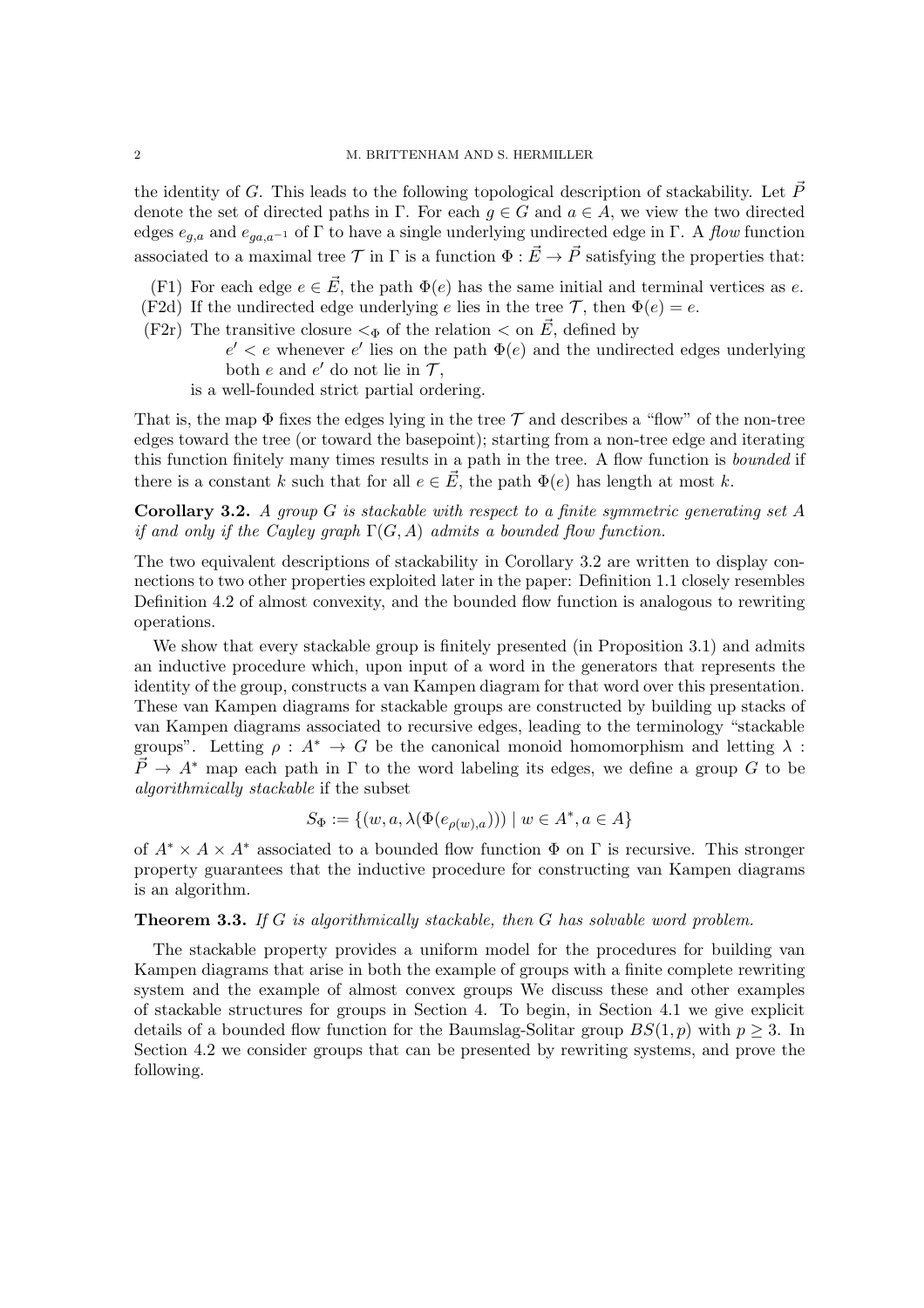## Theorem 4.1. *A group admitting a finite complete rewriting system is algorithmically stackable.*

In Section 4.3, we consider Thompson's group  $F$ ; that is, the group of orientationpreserving piecewise linear automorphisms of the unit interval for which all linear slopes are powers of 2, and all breakpoints lie in the the 2-adic numbers. In [6], Cleary, Hermiller, Stein, and Taback show that Thompson's group  $F$  is stackable (although they do not use this terminology, they build a stackable structure in their construction of a 1-combing for  $F$ ), and their proof can be shown to give an algorithmic stacking. We show in Section 4.3 that the set of normal forms associated to this stackable structre is a deterministic contextfree language. Thompson's group  $F$  has been the focus of considerable research in recent years, and yet the questions of whether  $F$  has a finite complete rewriting system or is automatic are open (see the problem list at [18]). Cleary and Taback [7] have shown that Thompson's group F is not almost convex (in fact, Belk and Bux [1] have shown that F is not even minimally almost convex). Thus  $F$  is a potential example of an algorithmically stackable group that has none of these other algorithmic and geometric properties.

A flow function can be viewed as giving directions pointing from edges toward the basepoint vertex labeled by the identity  $\epsilon$  of G, in the Cayley complex for the stacking presentation. (For example, an illustration of this flow for the Baumslag-Solitar group  $BS(1, 2)$ ) is given in Figure 5 in Section 4.1.) That is, from any degenerate edge one can follow the maximal tree  $\mathcal T$  associated to  $\mathcal N$  to the next edge  $e'$  along the unique simple path toward  $\epsilon$ , and from any recursive edge  $\epsilon$ , one can follow a 2-cell to a path containing an edge  $\epsilon'$ that is either degenerate, else is recursive and satisfies  $e' <_{\Phi} e$ . In both cases, we view  $e'$  as "closer" than e to the basepoint. A natural special case to consider occurs when this notion of "closer" coincides with the path metric  $d_X$  on the Cayley graph  $X^1 = \Gamma$ . That is, define the function  $\alpha : \vec{E} \to \mathbb{Q}$  by setting  $\alpha(e) := \frac{1}{2}(d_X(\epsilon, a) + d_X(\epsilon, b))$  for each edge  $e \in \vec{E}(X)$ with endpoints a and b, so that  $\alpha$  measures the average distance from a point of e to the origin.

Definition 1.2. *A group* G *is* geodesically stackable *if* G *has a finite symmetric generating set* A *with a stackable structure over a normal form set* N *and an associated bounded flow function*  $\Phi$  *such that all of the elements of*  $\mathcal N$  *label geodesic paths in*  $\Gamma(G, A)$ *, and whenever*  $e', e \in \vec{E}_r$  with  $e' <_{\Phi} e$ , then  $\alpha(e') < \alpha(e)$ .

In Section 4.4 we show that this property is equivalent to Cannon's almost convexity property [5] (see Definition 4.2). The proof yields the somewhat unexpected result that any geodesically stackable structure can be replaced by another that is both algorithmic and based upon the shortlex normal forms.

Theorem 4.3. *Let* G *be a group with finite symmetric generating set* A*. The following are equivalent:*

- (1) *The pair* (G, A) *is almost convex.*
- (2) *The pair* (G, A) *is geodesically stackable.*
- (3) *The pair* (G, A) *is geodesically algorithmically stackable with respect to shortlex normal forms.*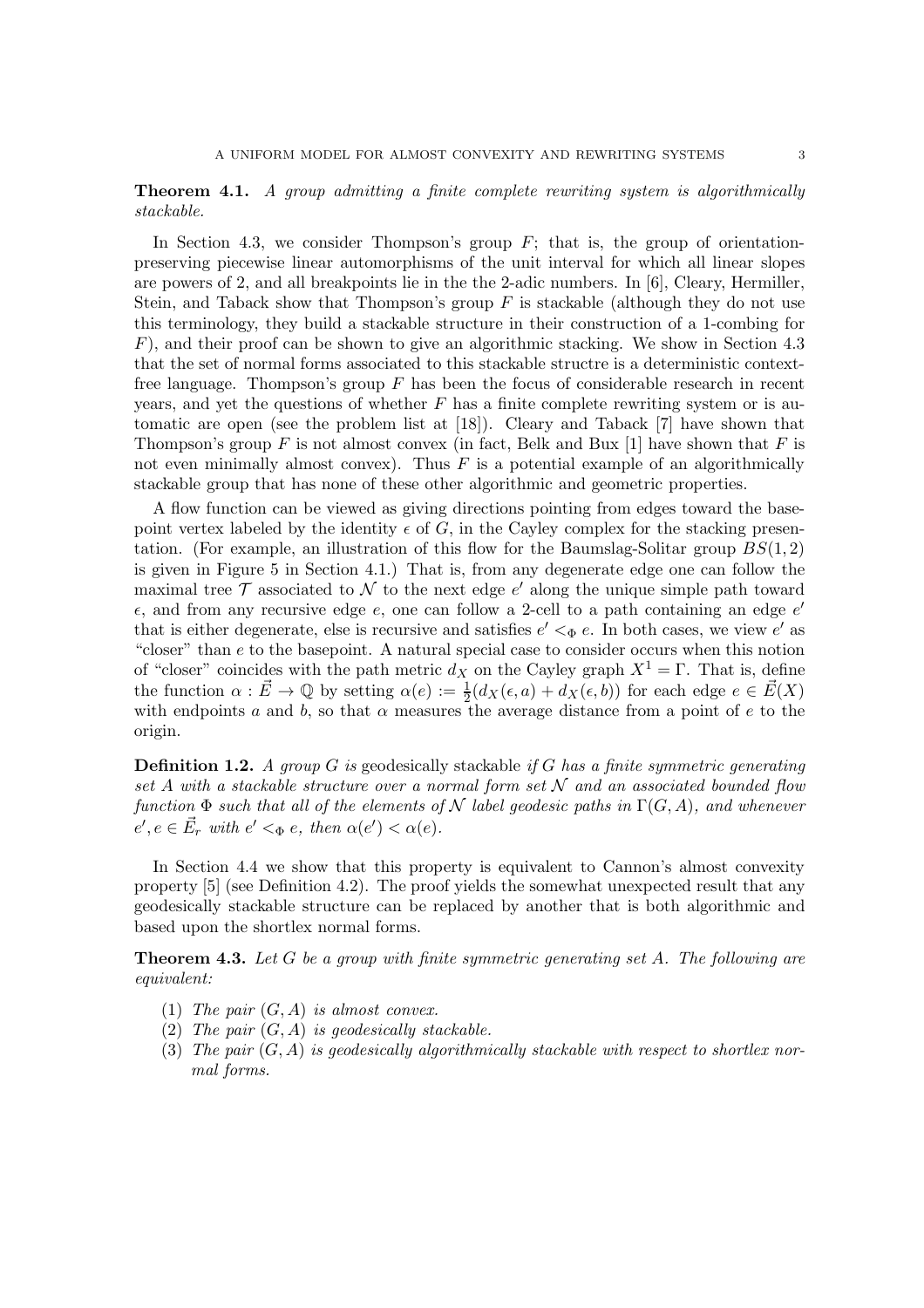#### 4 M. BRITTENHAM AND S. HERMILLER

The properties in Theorem 4.3 are satisfied by all word hyperbolic groups and cocompact discrete groups of isometries of Euclidean space, with respect to every generating set [5]. Hence Theorem 4.3 shows that every word hyperbolic group is algorithmically stackable.

One of the motivations for the definition of automatic groups was to gain a better understanding of the fundamental groups of 3-manifolds, in particular to find practical methods for computing in these groups. However, the fundamental group of a 3-manifold is automatic if and only if its JSJ decomposition does not contain manifolds with a uniform Nil or Sol geometry [8, Theorem 12.4.7]. In contrast, [12] Hermiller and Shapiro have shown that the fundamental group of every closed 3-manifold with a uniform geometry other than hyperbolic must have a finite complete rewriting system, and so combining this result with Theorems 4.1 and 4.3 yields the following.

Corollary 1.3. *If* G *is the fundamental group of a closed 3-manifold with a uniform geometry, then* G *is algorithmically stackable.*

The algorithmically stackable property also allows a wider range of Dehn (or isoperimetric) functions than those for automatic or combable groups, whose Dehn functions are at most quadratic [8] or exponential (shown by Gersten; see, for example, [2]), respectively. In particular, the iterated Baumslag-Solitar group

$$
G_k = \langle a_0, a_1, ..., a_k \mid a_i^{a_{i+1}} = a_i^2; 0 \le i \le k - 1 \rangle
$$

admits a finite complete rewriting system for each  $k \geq 1$  (first described by Gersten; see [10] for details), and so Theorem 4.1 shows that  $G_k$  is algorithmically stackable. Gersten [9, Section 6 showed that the Dehn function for  $G_k$  grows at least as fast as the function

$$
n \mapsto \underbrace{2^2}_{\text{k times}}^{2^n} \; .
$$

Hence the class of algorithmically stackable groups includes groups whose Dehn functions are towers of exponentials.

On the other hand, in [4], the present authors show that stackable groups are tame combable, as defined by Mihalik and Tschantz [15]. Tschantz [19] has conjectured that there exists a finitely presented group that is not tame combable. Such a group would also not admit the stackable property with respect to any finite symmetric generating set.

## 2. NOTATION

Throughout this paper, let G be a group with a finite *symmetric* generating set; that is, such that the generating set  $A$  is closed under inversion. Throughout the paper we assume that no element of A represents the identity element of G.

Let  $\rho: A^* \to G$  be the canonical monoid homomorphism. A set N of *normal forms* for G over A is a subset of  $A^*$  such that the restriction of the map  $\rho$  to  $\mathcal N$  is a bijection. As in Section 1, the symbol  $y_q$  denotes the normal form for  $g \in G$ . By slight abuse of notation, we use the symbol  $y_w$  to denote the normal form for  $\rho(w)$  whenever  $w \in A^*$ .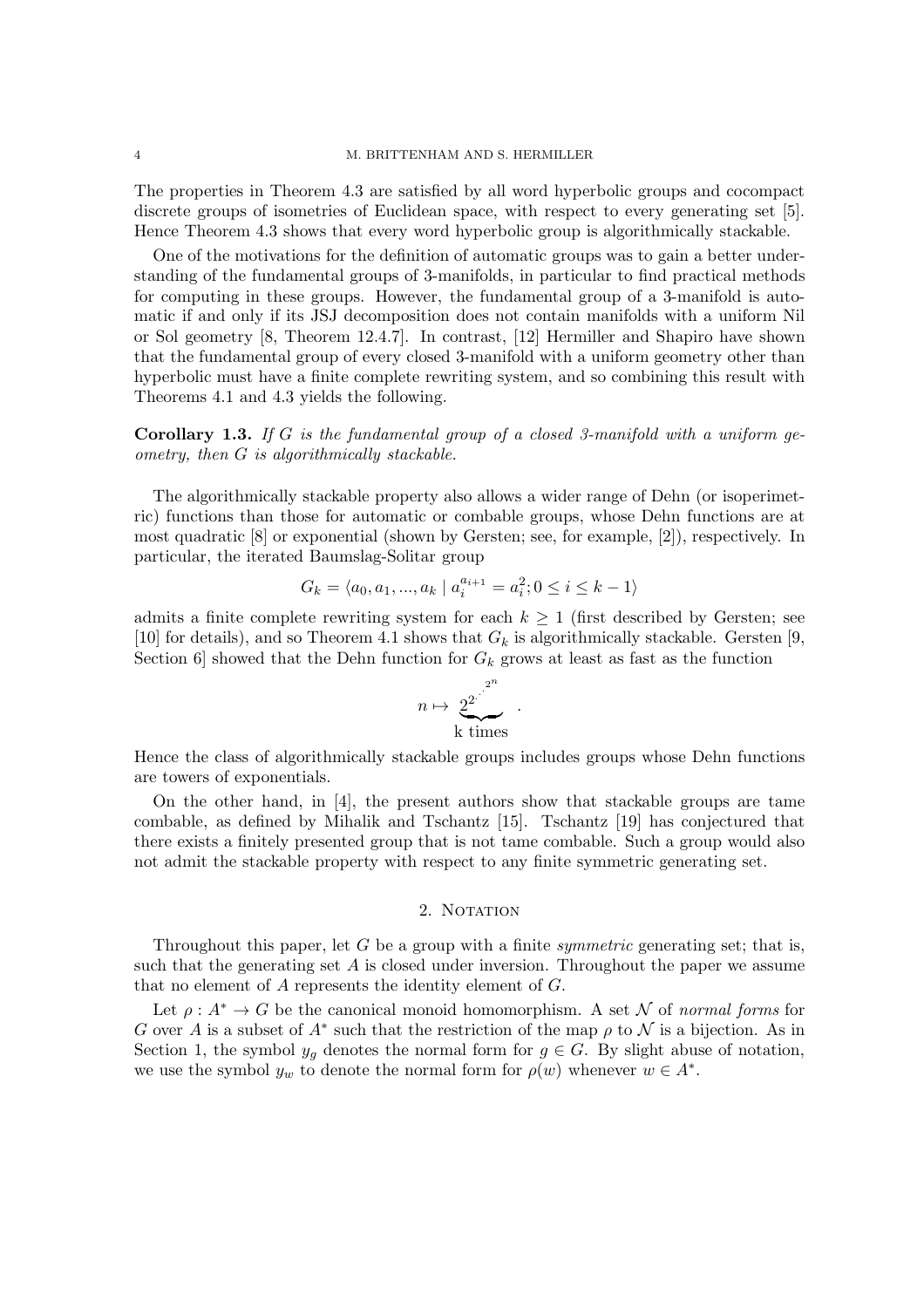Let  $\epsilon$  denote the identity of G, and let 1 denote the empty word in  $A^*$ . For a word  $w \in A^*$ , we write  $w^{-1}$  for the formal inverse of w in  $A^*$ . For words  $v, w \in A^*$ , we write  $v = w$  if v and w are the same word in  $A^*$ , and write  $v = G w$  if v and w represent the same element of G; that is, if  $\rho(v) = \rho(w)$ .

Let  $\Gamma$  be the Cayley graph of G with respect to A, with path metric d. A word  $w \in A^*$ is called *geodesic* if w labels a geodesic path in Γ. Whenever  $x \in A^*$  and  $a \in A$ , we write  $e_{x,a}$  to denote the directed edge  $e_{g,a}$  where  $g = \rho(x)$  is the element of G represented by x. Define four maps

- $\alpha : \vec{E} \to \mathbb{Q}$  by  $\alpha(e_{g,a}) := \frac{1}{2}(d(\epsilon, g) + d(\epsilon, ga)),$
- $\lambda : \vec{P} \to A^*$  by  $\lambda(p) :=$  the word labeling the path p,
- $\iota : \vec{E} \to G$  by  $\iota(e_{g,g}) := g$ , and

 $\delta: G \times A^* \to \vec{P}$  by  $\delta(g, w) :=$  the path in  $\Gamma$  starting at g labeled by w.

Given a presentation  $\mathcal{P} = \langle A | R \rangle$  for G, the presentation is *symmetrized* if the generating set  $A$  is symmetric and the set  $R$  of defining relations is closed under inversion and cyclic conjugation. Let  $X$  be the Cayley 2-complex corresponding to this presentation, whose 1-skeleton is  $X^1 = \Gamma$ . Let  $E(X)$  denote the set of undirected edges of X; we consider the two directed edges  $e_{g,a}$  and  $e_{ga,a^{-1}}$  to have the same underlying directed edge in X between q and q in  $X$ .

For an arbitrary word w in  $A^*$  that represents the trivial element  $\epsilon$  of  $G$ , there is a van *Kampen diagram*  $\Delta$  for w with respect to P. That is,  $\Delta$  is a finite, planar, contractible combinatorial 2-complex with edges directed and labeled by elements of  $A$ , satisfying the properties that the boundary of  $\Delta$  is an edge path labeled by the word w starting at a basepoint vertex ∗ and reading counterclockwise, and every 2-cell in ∆ has boundary labeled by an element of R. For any van Kampen diagram  $\Delta$  with basepoint  $\ast$ , let  $\pi_{\Delta} : \Delta \to X$ denote a cellular map such that  $\pi_{\Delta}(*) = \epsilon$  and  $\pi_{\Delta}$  maps edges to edges preserving both label and direction.

In general, there may be many different van Kampen diagrams for the word  $w$ . Also, we do not assume that van Kampen diagrams in this paper are reduced; that is, we allow adjacent 2-cells in  $\Delta$  to be labeled by the same relator with opposite orientations.

See for example [3] or [14] for an exposition of the theory of van Kampen diagrams.

#### 3. Procedures for constructing normal forms and van Kampen diagrams

The main goal of this section is to describe inductive procedures for finding normal forms and for constructing van Kampen diagrams for stackable groups. We begin with a discussion of the structure of the normal forms for a stackable group.

Let  $G$  be a group that is stackable over a symmetric generating set  $A$ , with stackable structure  $(\mathcal{N}, <, k)$  from Definition 1.1. Then one can define a function  $\phi : \vec{E}_r = \vec{E}_{r,\mathcal{N}} \to A^*$ by choosing, for each  $e_{g,a} \in \vec{E}_r$ , a label  $\phi(e_{g,a}) = a_1 \cdots a_n \in A^*$  of a directed path in  $\Gamma$  satisfying the property that  $\phi(e_{g,a}) =_G a, n \leq k$ , and either  $e_{ga_1\cdots a_{i-1},a_i} < e_{g,a}$  or  $e_{ga_1\cdots a_{i-1},a_i} \in \vec{E}_d$  for each i. (Note that although we have  $\phi(e_{g,a}) =_G a$ , the fact that  $\lt$  is a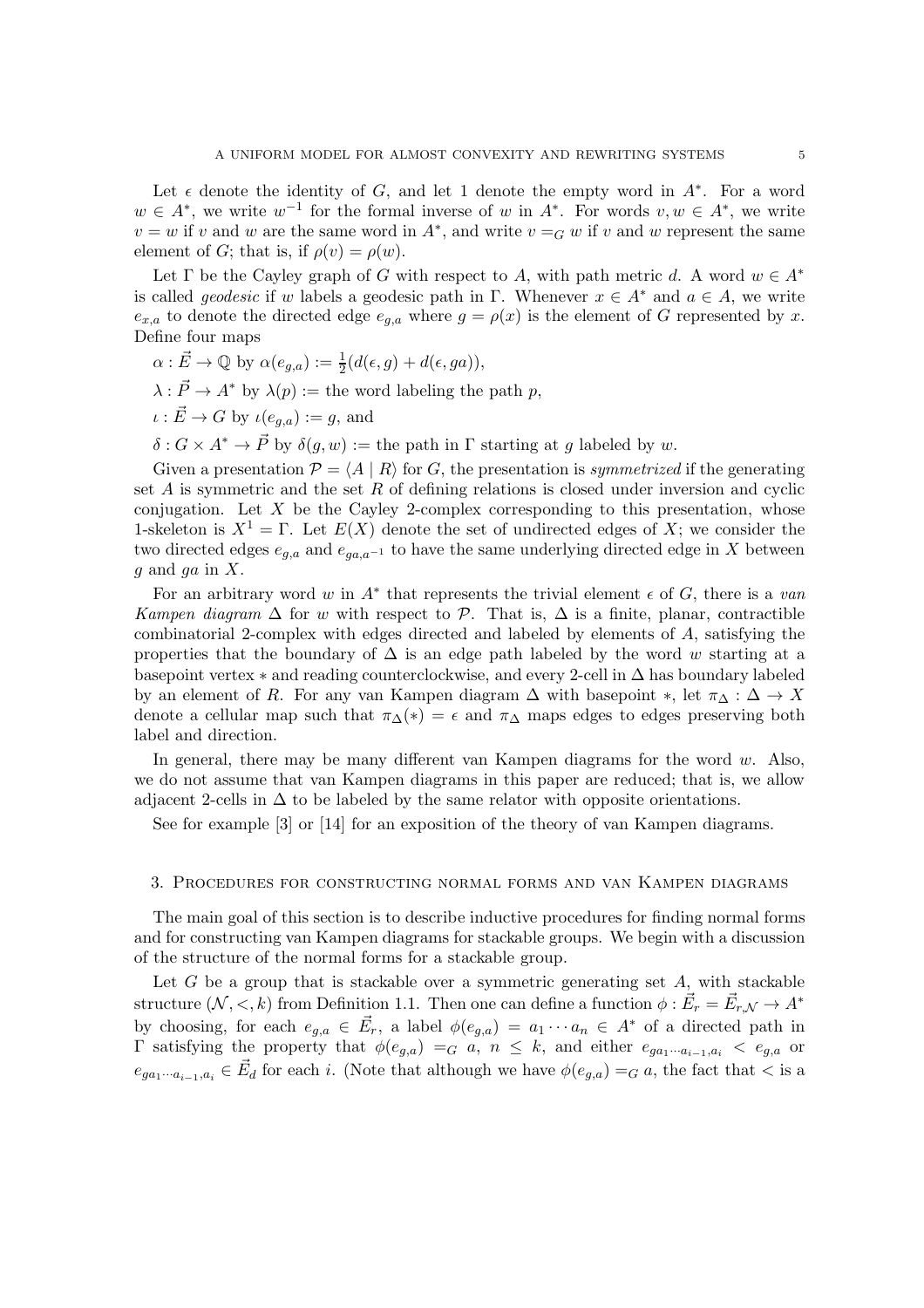

FIGURE 1. The stacking map

strict partial ordering implies that the word  $\phi(e_{q,a})$  cannot be the letter a.) (See Figure 1.) This function is called a *stacking map*.

Let  $R_{\phi}$  be the closure of the set of words  $\{\phi(e_{g,a})a^{-1} \mid g \in G, a \in A\}$  under inversion, cyclic conjugation, and free reduction (except the empty word);  $R_{\phi}$  is called the *stacking relation set*.

In the proof of the following proposition, we give an inductive procedure which, upon input of any word  $w$  over the generators of a stackable group, will output the normal form of the element  $\rho(w)$  of the group G represented by w.

Proposition 3.1. *Let* G *be a stackable group over a generating set* A*. Then* G *is finitely presented by*  $\langle A | R_{\phi} \rangle$ *, where*  $R_{\phi}$  *is the stacking relation set associated to a stacking map for* G*. Moreover, the set* N *of normal forms of a stackable structure is closed under taking prefixes.*

*Proof.* Let  $\phi$  be a stacking map associated to the stackable structure on G over A, with normal form set N, ordering  $\lt$ , and constant k. We begin by defining a relation  $\lt_{\phi}$  on  $\vec{E}$ as follows. Whenever  $e', e$  are both in  $\vec{E}_r$  and  $e'$  lies in the path  $\delta(\iota(e), \phi(e))$  in  $\Gamma$  starting at the initial vertex of e and labeled by  $\phi(e)$  (and e' is oriented in the same direction as this path), write  $e' <_{\phi} e$ . Let  $<_{\phi}$  be the transitive closure of this relation. Then  $<_{\phi}$  is a subset of the well-founded strict partial ordering < from Definition 1.1, and so is also a well-founded strict partial ordering. Moreover, the constant bound k on the lengths of words  $\phi(e)$  together with König's Infinity Lemma imply that  $\lt_{\phi}$  satisfies the property that for each  $e \in \vec{E}_r$ , there are only finitely many  $e'' \in \vec{E}_r$  with  $e'' <_{\phi} e$ .

Using the stacking map, we describe a reduction procedure for finding the normal form for the group element associated to any word, by defining a rewriting operation on words over A, as follows.

Whenever a word  $w \in A^*$  has a decomposition  $w = xay$  such that  $x, y \in A^*$ ,  $a \in A$ , and the directed edge  $e_{x,a}$  of  $\Gamma$  lies in  $\vec{E}_r$ , then we rewrite  $w \to x\phi(e_{x,a})y$ . Now for every directed edge e' in the Cayley graph  $\Gamma$  that lies along the path  $\delta(\rho(x), \phi(x))$ , either e' is a degenerate edge in  $\vec{E}_d$ , or else  $e' \in \vec{E}_r$  and  $e' <_\phi e_{x,a}$ . After rewriting a word w finitely many times  $w \to w_1 \to \cdots \to w_i$ , any decomposition  $w_i = x_i a_i y_i$  with  $x_i, y_i \in A^*$ ,  $a_i \in A$ , and  $e_i := e_{x_i, a_i} \in \vec{E}_r$  satisfies the property that  $e_i \lt_{\phi} e$  where  $e = e_{x,a}$  for some decomposition  $w = xay$  of the original word w. That is, each successive rewriting corresponds to one of the finitely many edges that are less (with respect to  $\lt_{\phi}$ ) than the finitely many edges in the path labeled w in  $\Gamma$  starting at the identity vertex. Thus there can be at most finitely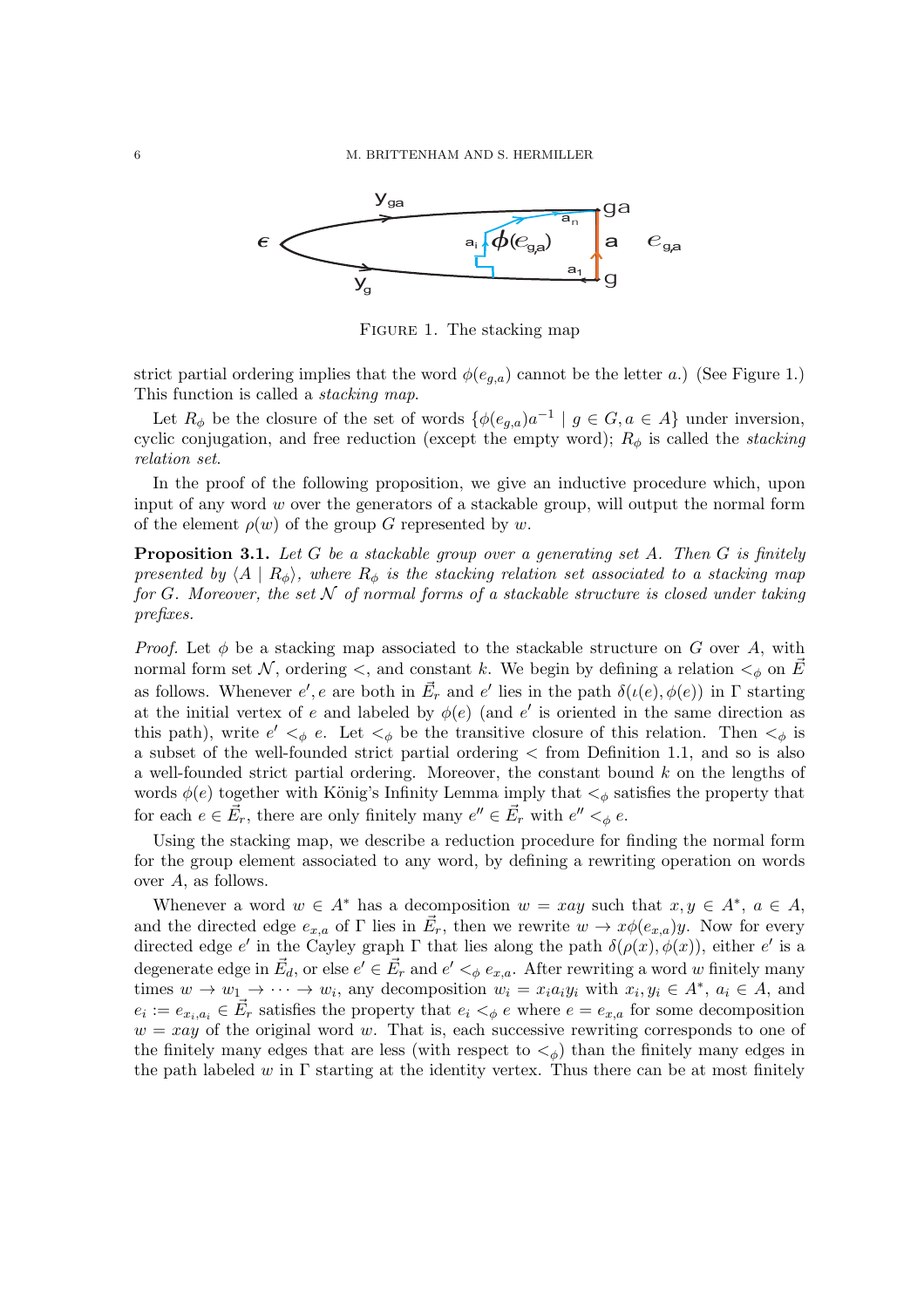many rewritings  $w \to w_1 \to \cdots \to w_m = z$  until a word z is obtained which cannot be rewritten with this procedure. The final step of the reduction procedure is to freely reduce the word  $z$ , resulting in a word  $w'$ .

Now  $w = G w'$ , and the word  $w'$  (when input into this procedure) is not rewritten with the reduction procedure, since every prefix of  $w'$  is equal in  $G$  to a prefix of  $z$ . Write  $w' = a_1 \cdots a_n$  with each  $a_i \in A$ . Then for all  $1 \leq i \leq n$ , the edge  $e_i := e_{a_1 \cdots a_{i-1}, a_i}$  of  $\Gamma$ does not lie in  $\vec{E}_r$ , and so must be in  $\vec{E}_d$ . In the case that  $i = 1$ , this implies that one of the equalities of words  $y_{\epsilon}a_1 = y_{a_1}$  or  $y_{a_1}a_1^{-1} = y_{\epsilon}$  must hold (where  $\epsilon$  denotes the identity of  $G$ ). Now from Definition 1.1 we have that the normal form of the identity is the empty word, i.e.  $y_{\epsilon} = 1$ , and so the first equality  $a_1 = y_{a_1}$  must hold. Assume inductively that  $y_{a_1\cdots a_i} = a_1 \cdots a_i$ . The inclusion  $e_{i+1} \in \vec{E}_d$  implies that either  $a_1 \cdots a_i \cdot a_{i+1} = y_{a_1\cdots a_{i+1}}$  or  $y_{a_1\cdots a_{i+1}}a_{i+1}^{-1} = a_1 \cdots a_i$ . However, the latter equality on words would imply that the final letters on each side are the same, i.e.  $a_{i+1}^{-1} = a_i$ , which contradicts the fact that w' is freely reduced. Hence we have that  $w' = y_{w'} = y_w$  is in normal form, and moreover every prefix of  $w'$  is also in normal form.

This reduction procedure uses only relators of the group lying in the stacking relation set  $R_{\phi}$  to reduce any word  $w \in A^*$  to its normal form. Hence  $R_{\phi}$  is a set of defining relators for G over the generating set A. Since the words in  $R_{\phi}$  have length at most  $k + 1$ , the set  $R_{\phi}$  is also finite.

We call  $\langle A | R_{\phi} \rangle$  the *stacking presentation*. The prefix-closed set N of normal forms for a stackable group yields a maximal tree  $\mathcal T$  in the Cayley graph  $\Gamma$ , namely the set of edges in the paths in Γ starting at  $\epsilon$  and labeled by the words in N. In the following Corollary we show that a stacking map yields a flow function associated to this tree.

Corollary 3.2. *A group* G *is stackable with respect to a finite symmetric generating set* A *if and only if the Cayley graph* Γ(G, A) *admits a bounded flow function.*

*Proof.* First suppose that G is stackable over A, and let  $\phi : \vec{E}_r \to A^*$  be a stacking map. From Proposition 3.1, the set  $\mathcal N$  of normals forms from the stackable structure is prefixclosed; let T be the maximal tree in the Cayley graph  $\Gamma = \Gamma(G, A)$  consisting of the edges lying in paths starting at  $\epsilon$  labeled by words in  $\mathcal{N}$ . The set  $\vec{E}_d$  of degenerate edges associated to the normal form set  $\mathcal N$  is exactly the set of directed edges lying in this tree, and the edges of  $\vec{E}_r$  are the edges of  $\Gamma$  that do not lie in the tree T.

Let  $\Phi: \vec{E} \to \vec{P}$  be the function given by defining  $\Phi(e_{g,a}) := e_{g,a}$  whenever  $e_{g,a} \in \vec{E}_d$  and defining  $\Phi(e_{g,a}) := \delta(g, \phi(e_{g,a}))$ , the directed path in Γ with initial vertex g that is labeled by the word  $\phi(e_{g,a})$ , whenever  $e_{g,a} \in \vec{E}_r$ . That is,  $\Phi|_{\vec{E}_d} = id_{\vec{E}_d}$  and  $\Phi|_{\vec{E}_r} = \delta \circ (\iota \times \phi)$ . Properties (F1), (F2d), and (F2r) of a flow function follow directly from the fact that  $\phi$ is a stacking map. The constant  $k$  of the stackable structure is also a bound for this flow function.

Conversely, given a bounded flow function  $\Phi : \vec{E} \to \vec{P}$  associated to a maximal tree  $\mathcal T$ in the Cayley graph  $\Gamma(G, A)$ , let N be the set of normal forms for G over A consisting of the words labeling paths starting at  $\epsilon$  that are geodesic (i.e. never backtrack) in  $\mathcal{T}$ . Let k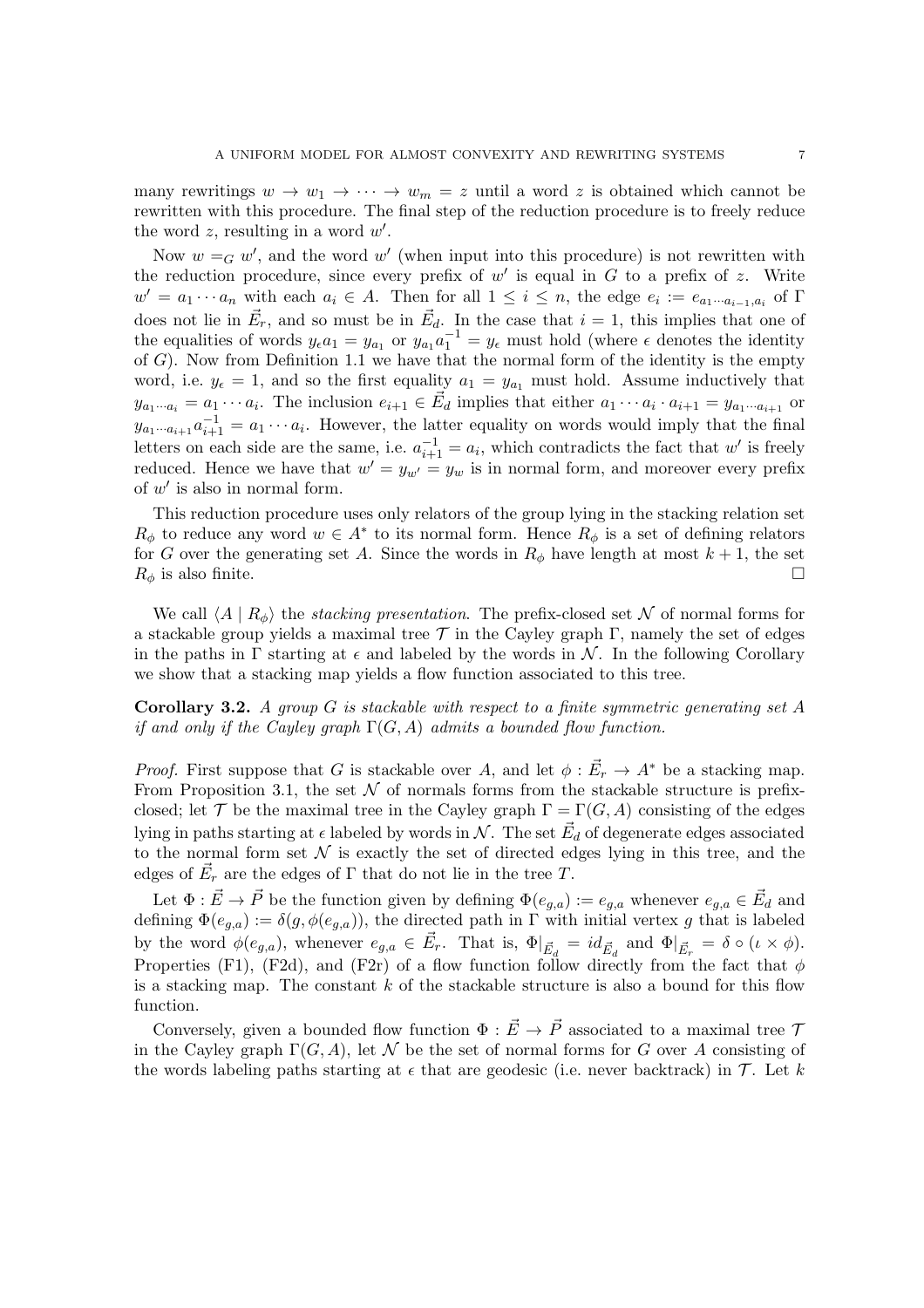be the constant bound on  $\Phi$ , and let  $\lt$  be the restriction of the ordering  $\lt_{\Phi}$  to  $\vec{E}_r$ . Then  $(\mathcal{N}, <, k)$  with the stacking map  $\phi := \lambda \circ \Phi|_{\vec{E}_r}$  give a stackable structure for G over A.  $\Box$ 

We note that the reduction procedure described in the proof of Proposition 3.1, for finding normal forms for words, may not be an algorithm. To make this process algorithmic, we would need to be able to recognize, given  $x \in A^*$  and  $a \in A$ , whether or not  $e_{x,a} \in \vec{E}_r$ , and if so, be able to find  $\phi(e_{x,a})$ . That is, the set

$$
\{(w, a, \phi(e_{w,a})) \mid e_{w,a} \in \vec{E}_r\} \cup \{(w, a, a) \mid e_{w,a} \in \vec{E}_d\}
$$

should be computable (i.e., decidable or recursive). If we let  $\Phi$  be the flow function associated to  $\phi$  from Corollary 3.2, then (using the notation from Section 2) this set is the graph  $S_{\Phi}$  of the function  $A^* \times A \to A^*$  given by  $(w, a) \mapsto \lambda(\Phi(e_{w,a}))$ . In the case that  $S_{\Phi}$  is computable, given any  $(w, a) \in A^* \times A$ , by enumerating the words z in  $A^*$  and checking in turn whether  $(w, a, z) \in S_{\Phi}$ , we can find  $\lambda(\Phi(e_{w,a}))$ . (Note that the set  $S_{\Phi}$  is computable if and only if the set  $\{(w, a, \phi(e_{w,a})) \mid w \in A^*, a \in A, e_{w,a} \in \vec{E}_r\}$  describing the graph of  $\phi$ is computable. However, using the latter set in the reduction algorithm has the drawback of requiring us to enumerate the finite (and hence enumerable) set  $\phi(\vec{E_r})$ , but we may not have an algorithm to find this set from the stackable structure.) Hence we have shown the following.

## Theorem 3.3. *If* G *is algorithmically stackable, then* G *has solvable word problem.*

As with many other algorithmic classes of groups, it is natural to discuss formal language theoretic restrictions on the associated languages, and in particular on the set of normal forms. Computability of the set  $S_{\Phi}$  implies that the set N is computable as well (since any word  $a_1 \cdots a_n \in A^*$  lies in N if and only if the word is freely reduced and for each  $1 \leq i \leq n$ the tuple  $(a_1 \cdots a_{i-1}, a_i, a_i)$  lies in  $S_{\Phi}$ ). Many of the examples we consider in Section 4 will satisfy stronger restrictions on the set  $N$ .

Next we turn to a discussion of building van Kampen diagrams in stackable groups. Before discussing the details of the inductive procedure for constructing these diagrams, we first reduce the set of diagrams required.

For a group G with symmetrized presentation  $\mathcal{P} = \{A \mid R\}$ , a *filling* is a collection  $\{\Delta_w \mid w \in A^*, w =_G \epsilon\}$  of van Kampen diagrams for all words representing the trivial element. Given a set  $\mathcal{N} = \{y_g \mid g \in G\} \subseteq A^*$  of normal forms for G, a *normal form diagram* is a van Kampen diagram for a word of the form  $y_g a y_{ga}^{-1}$  where  $g \in G$  and a in A. We can associate this normal form diagram with the directed edge of the Cayley complex X labeled by a with initial vertex labeled by g. A *normal filling* for the pair  $(G, \mathcal{P})$  consists of a set N normal forms for G that are *simple words* (i.e. words that label simple paths in the 1-skeleton of the Cayley complex  $X$ ) including the empty word, together with a collection  ${\{\Delta_{e}\mid e\in E(X)\}}$  of normal form diagrams, where for each undirected edge e in X, the normal form diagram  $\Delta_e$  is associated to one of the two possible directions of e.

Every normal filling induces a filling, using the "seashell" ("cockleshell" in [2, Section 1.3]) method, illustrated in Figure 2, as follows. Given a word  $w = a_1 \cdots a_n$  representing the identity of G, with each  $a_i \in A$ , then for each  $1 \leq i \leq n$ , there is a normal form diagram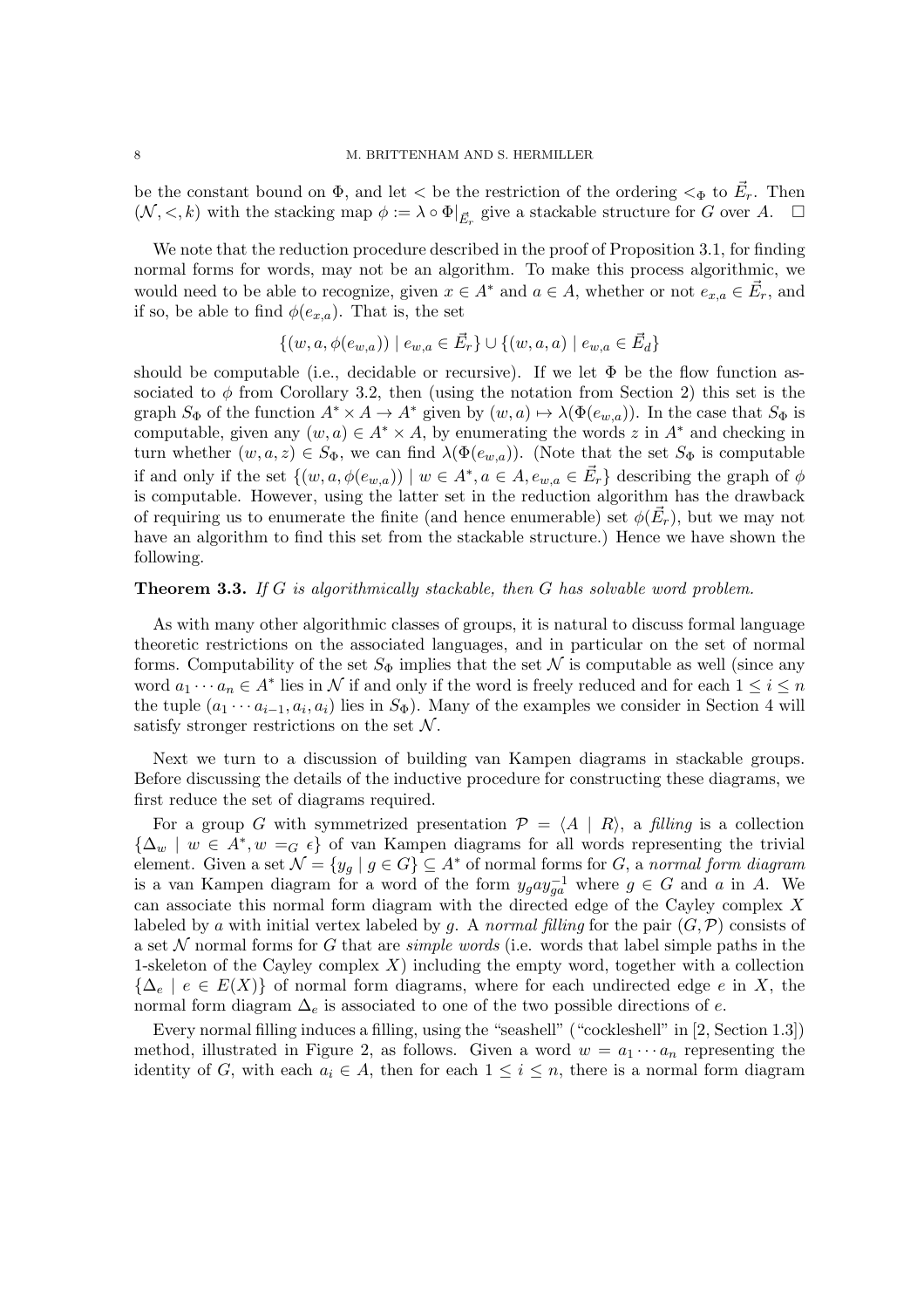

Figure 2. Van Kampen diagram built with seashell procedure

 $\Delta_i$  in the normal filling that is associated to the edge of X with endpoints labeled by the group elements represented by the words  $a_1 \cdots a_{i-1}$  and  $a_1 \cdots a_i$ . Letting  $y_i$  denote the normal form in N representing  $a_1 \cdots a_i$ , then the counterclockwise boundary of this diagram is labeled by either  $y_{i-1}a_iy_i^{-1}$  or  $y_ia_i^{-1}y_{i-1}^{-1}$ ; by replacing  $\Delta_i$  by its mirror image if necessary, we may take  $\Delta_i$  to have counterclockwise boundary word  $x_i := y_{i-1} a_i y_i^{-1}$ . We next iteratively build a van Kampen diagram  $\Delta'_i$  for the word  $y_{\epsilon}a_1 \cdots a_i y_i^{-1}$ , beginning with  $\Delta'_1 := \Delta_1$ . For  $1 < i \leq n$ , the planar diagrams  $\Delta'_{i-1}$  and  $\Delta_i$  have boundary subpaths sharing a common label  $y_i$ . The fact that this word  $y_i$  is simple, labeling a simple path in X, implies that the paths in the van Kampen diagrams  $\Delta'_{i-1}, \Delta_i$  labeled by  $y_i$  must also be simple, since the path in X is the image under the cellular maps  $\pi_{\Delta'_{i-1}}$  and  $\pi_{\Delta_i}$  of these boundary paths. Hence each of these boundary paths labeled  $y_i$  is an embedding in the respective van Kampen diagram. These paths are also oriented in the same direction, and so the diagrams  $\Delta'_{i-1}$  and  $\Delta_i$  can be glued, starting at their basepoints and folding along these subpaths, to construct the planar diagram  $\Delta'_{i}$ . Performing these gluings consecutively for each *i* results in a van Kampen diagram  $\Delta'_n$  with boundary label  $y_{\epsilon}wy_w^{-1}$ . Note that we have allowed the possibility that some of the boundary edges of  $\Delta'_{n}$  may not lie on the boundary of a 2-cell in  $\Delta'_n$ ; some of the words  $x_i$  may freely reduce to the empty word, and the corresponding van Kampen diagrams  $\Delta_i$  may have no 2-cells. Note also that the only simple word representing the identity of G is the empty word; that is,  $y_{\epsilon} = y_w = 1$ . Hence  $\Delta'_{n}$  is the required van Kampen diagram for w.

Starting from a bounded flow function  $\Phi$  for a stackable group G over a finite generating set A, we now describe the *stacking recursion*, which is an inductive procedure for constructing a filling for G over the stacking presentation  $\mathcal{P} = \langle A | R_{\phi} \rangle$  by building a normal filling to which the seashell method can be applied, as follows. Let  $X$  be the Cayley complex of this presentation, and let N be the normal form set obtained from the maximal tree  $\mathcal T$ associated to  $\Phi$ . Since these normal forms label geodesics in a tree, each element w of  $\mathcal N$ must be a simple word, i.e. labeling a simple path in  $X$ .

We define a normal form diagram corresponding to each directed edge in  $\vec{E} = \vec{E_r} \cup \vec{E_d}$ of the Cayley graph as follows. Let e be an edge in  $\vec{E}$ , oriented from a vertex g to a vertex h and labeled by  $a \in A$ , and let  $w_e := y_g a y_h^{-1}$ .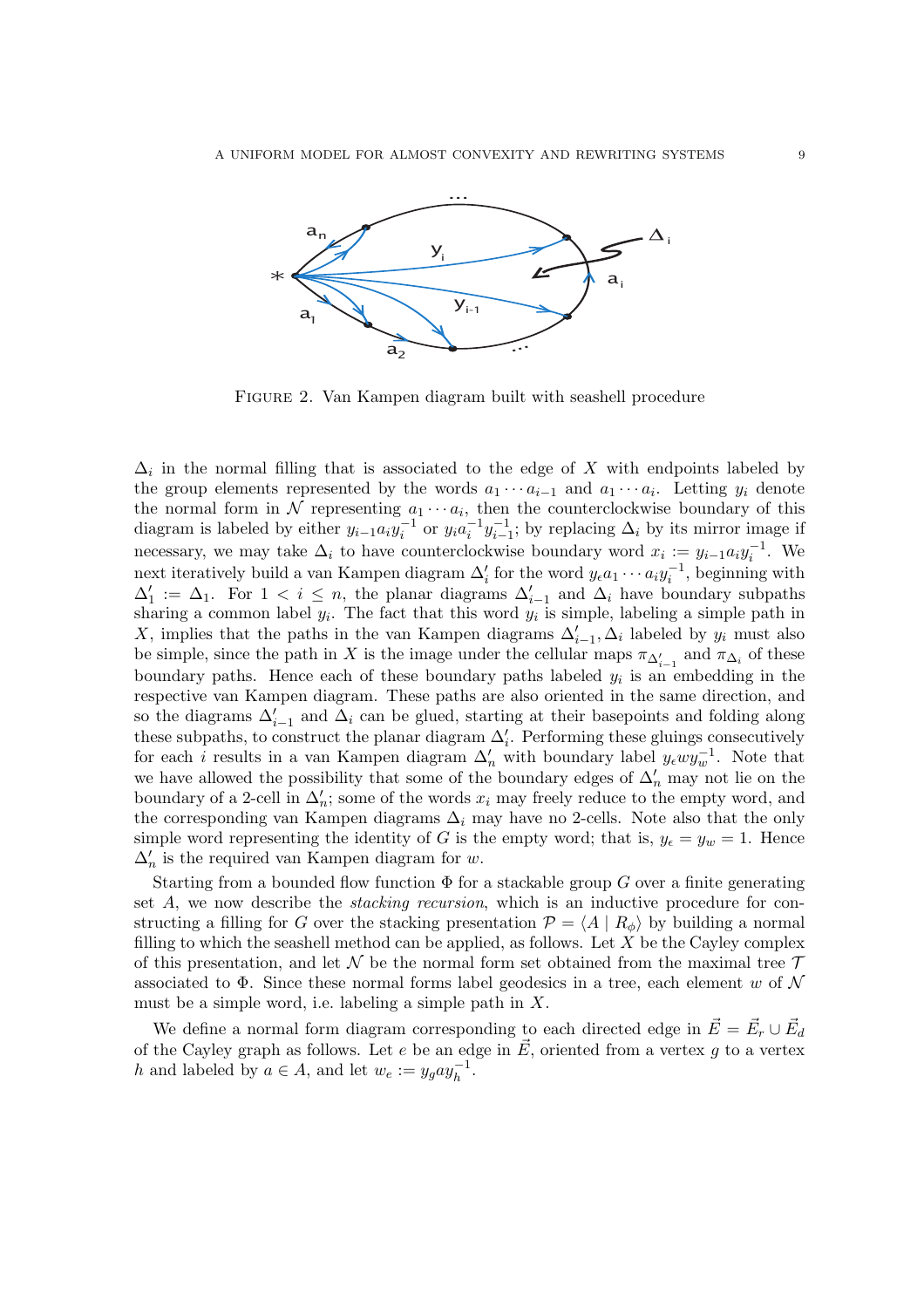

FIGURE 3. Van Kampen diagram  $\Delta_e$  for degenerate edge  $e$ 



FIGURE 4. Van Kampen diagram  $\Delta_e$  for recursive edge e

In the case that e lies in  $\vec{E}_d$ , the word  $w_e$  freely reduces to the empty word. Let  $\Delta_e$  be the van Kampen diagram for  $w_e$  consisting of a line segment of edges, with no 2-cells. (See Figure 3.)

In the case that  $e \in \vec{E}_r$ , we use Noetherian induction to construct the normal form diagram. Write  $\lambda(\Phi(e)) = a_1 \cdots a_n$  with each  $a_i \in A^*$ , and for each  $1 \leq i \leq n$ , let  $e_i$ be the edge in the Cayley graph from  $ga_1 \cdots a_{i-1}$  to  $ga_1 \cdots a_i$  labeled by  $a_i$ . For each i, either the directed edge  $e_i$  is in  $\vec{E}_d$ , or else  $e_i \in \vec{E}_r$  and  $e_i \leq \Phi e$ ; in both cases we have, by above or by Noetherian induction, a van Kampen diagram  $\Delta_i := \Delta_{e_i}$  with boundary label  $y_{ga_1\cdots a_{i-1}} a_i y_{ga_1\cdots a_i}^{-1}$ . By using the "seashell" method, we successively glue the diagrams  $\Delta_{i-1}$ ,  $\Delta_i$  along their common boundary words  $y_{ga_1\cdots a_{i-1}}$ . Since all of these gluings are along simple paths, this results in a planar van Kampen diagram  $\Delta'_{e}$  with boundary word  $y_g\lambda(\Phi(e))y_h^{-1}$  $h^{-1}$ . (Note that by our assumption that no generator represents the identity,  $\lambda(\Phi(e))$  must contain at least one letter.) Finally, glue a polygonal 2-cell with boundary label given by the relator  $\lambda(\Phi(e))a^{-1}$  along the boundary subpath labeled  $\lambda(\Phi(e))$  in  $\Delta'_e$ , in order to obtain the diagram  $\Delta_e$  with boundary word  $w_e$ . Since in this step we have glued a disk onto  $\Delta'_{e}$  along an arc, the diagram  $\Delta_{e}$  is again planar, and is a normal form diagram corresponding to e. (See Figure 4.)

The penultimate step of the stacking recursion is to eliminate repetitions in order to obtain the normal filling associated to the flow function. Given any undirected edge  $e$  in  $E(X)$ , choose  $\Delta_e$  to be a normal form diagram constructed above for one of the orientations of e. Then the collection  $\mathcal N$  of normal forms, together with the collection  $\{\Delta_e \mid e \in E(X)\}\$ of normal form diagrams, is a normal filling for the stackable group  $G$ . Finally, we apply the seashell method again to obtain a filling.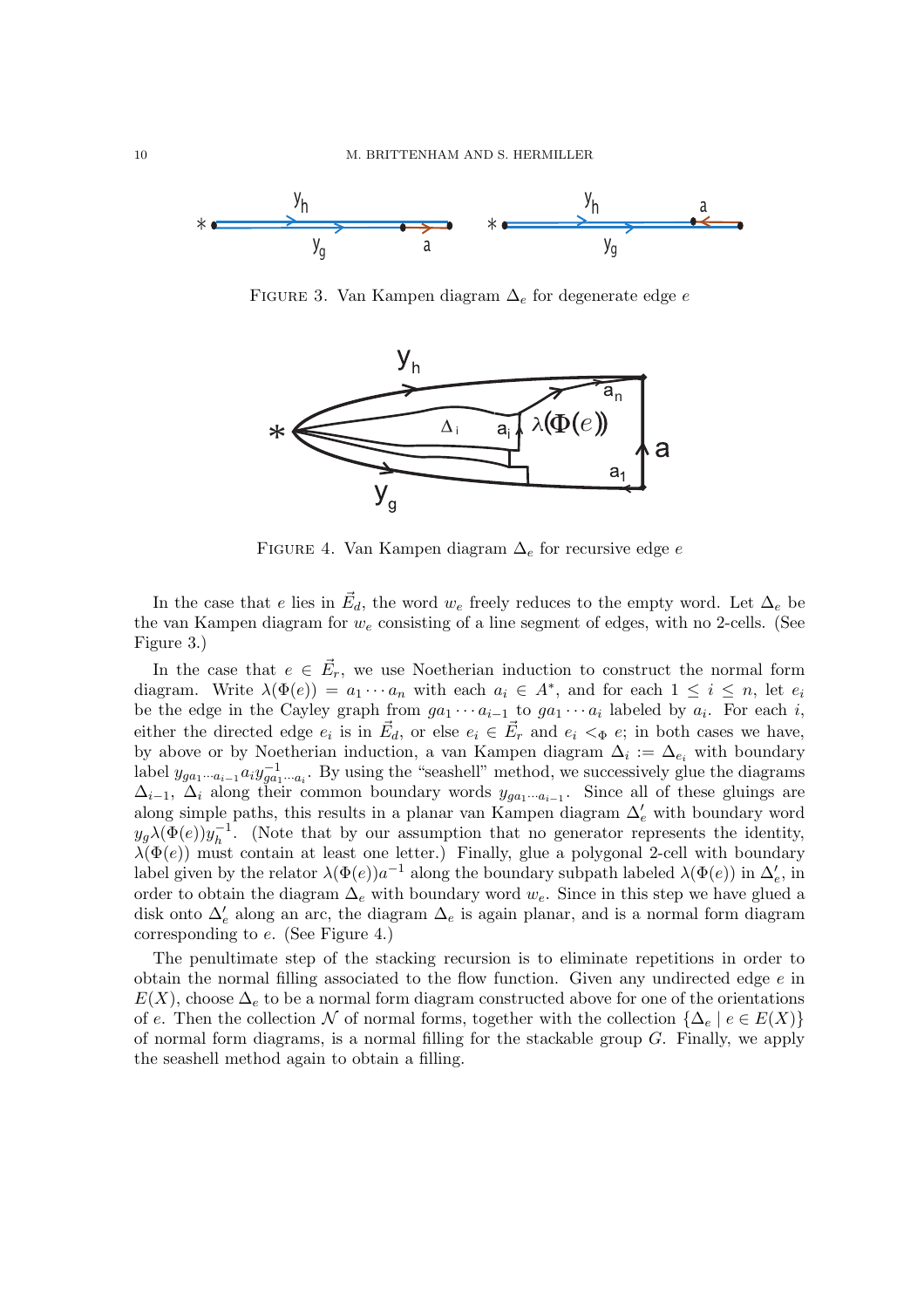Remark 3.4. The normal filling and filling constructed by the stacking recursion satisfy another useful property: *For every van Kampen diagram* ∆ *in the filling and every vertex* v *in* ∆*, there is an edge path in* ∆ *from the basepoint* ∗ *to* v *labeled by the normal form in*  $\mathcal N$  *for the element*  $\pi_{\Delta}(v)$  *in*  $G$ *.* 

As with the earlier reduction procedure, we have an algorithm in the case that the set  $S_{\Phi}$  is computable.

Proposition 3.5. *If* G *is algorithmically stackable over the finite generating set* A*, then the stacking recursion is an inductive algorithm which, upon input of a word*  $w \in A^*$  *that represents the identity in* G*, will construct a van Kampen diagram for* w *over the stacking presentation.*

Although the reduction procedure (from the proof of Proposition 3.1) for finding normal forms for a stackable group can also be used to describe the van Kampen diagrams in this filling, it is this inductive view that connects more directly to the algorithms for solving the word problem and building van Kampen diagrams in the cases of almost convex groups and groups with finite complete rewriting systems.

Remark 3.6. For finitely generated groups that are not finitely presented, the concept of stackability can still be defined, although in this case it makes sense to discuss stacking maps in terms of a presentation for  $G$ , to avoid the (somewhat degenerate) case in which every relator is included in the presentation. A group  $G$  with symmetrized presentation  $\mathcal{P} = \langle A | R \rangle$  is P-stackable if there is a bounded flow function  $\Phi$  for a maximal tree in  $\Gamma(G, A)$  satisfying the condition that the stacking relation set  $R_{\lambda \circ \Phi}$  is a subset of R. Although we do not consider  $P$ -stackable groups further in this paper, we note here that the reduction procedure for finding normal forms and the inductive method for constructing van Kampen diagrams over the presentation  $\langle A | R_{\lambda \circ \Phi} \rangle$  of G (and hence over P) described above still hold in this more general setting.

### 4. Examples of stackable groups

### 4.1. Illustration: Solvable Baumslag-Solitar groups.

The solvable Baumslag-Solitar groups are presented by  $G = BS(1, p) = \langle a, t \mid tat^{-1} = a^p \rangle$ with  $p \in \mathbb{Z}$ . A set of normal forms over the generating set  $A = \{a, a^{-1}, t, t^{-1}\}\$ is given by

$$
\mathcal{N} := \{ t^{-i} a^m t^k \mid i, k \in \mathbb{N} \cup \{0\}, \ m \in \mathbb{Z}, \text{ and either } p \not| m \text{ or } 0 \in \{i, k\} \}.
$$

The recursive edges in  $\vec{E_r}$  are the directed edges in the Cayley graph  $\Gamma(G, A)$  of the form  $e_{w,b}$  with initial vertex labeled w and edge label  $b \in A$  satisfying one of the following:

(1)  $w = t^{-i}a^m$  and  $b = t^{\eta}$  with  $m \neq 0$ ,  $\eta \in {\pm 1}$ , and  $-i + \eta \leq 0$ , or (2)  $w = t^{-i} a^m t^k$  and  $b = a^{\eta}$  with  $k > 0$  and  $\eta \in {\pm 1}$ .

We define a function  $\phi : \vec{E}_r \to A^*$  by  $\phi(e_{t^{-i}a^m,t^n}) := (a^{-\nu p}ta^{\nu})^{\eta}$  in case (1), where  $\nu := \frac{m}{|m|}$ is 1 if  $m > 0$  and  $-1$  if  $m < 0$ , and  $\phi(e_{t^{-i}a^{m}t^{k},a^{n}}) := t^{-1}a^{np}t$  in case (2). Moreover let  $\Phi: \vec{E} \to \vec{P}$  be defined by  $\Phi|_{\vec{E}_d} = id_{\vec{E}_d}$  and  $\Phi|_{\vec{E}_r} = \delta \circ (\iota \times \phi)|_{\vec{E}_r}$ .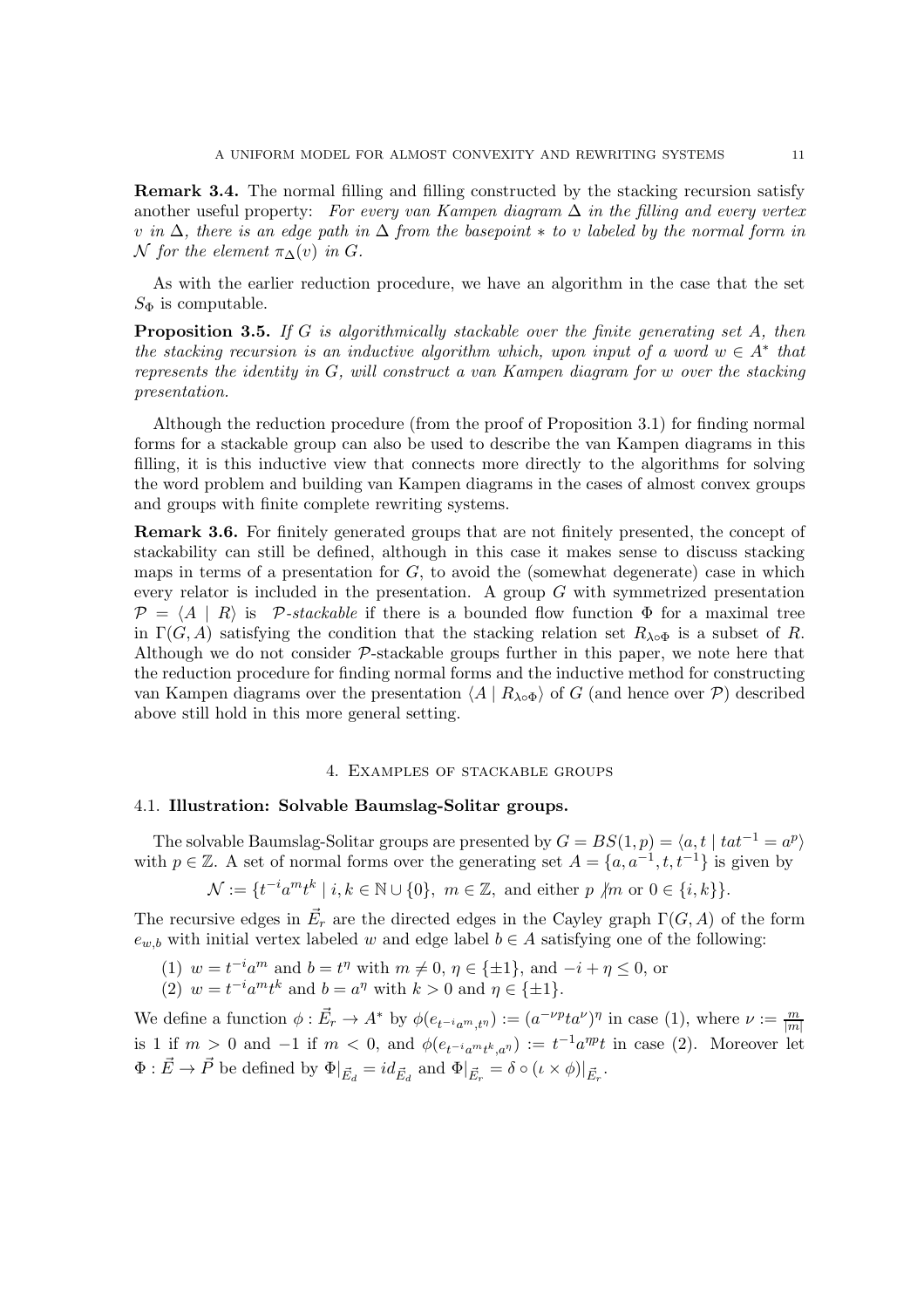

FIGURE 5. Flow function for  $BS(1, 2)$ 

A portion of the Cayley graph and the corresponding function  $\Phi$  in the case that  $p = 2$ are illustrated in Figure 5; here thickened edges are degenerate, and the images  $\Phi(e)$  for two recursive (dashed) edges e are shown with widely dashed paths. The double arrows within 2-cells indicate the direction of the flow through the Cayley complex toward the basepoint given by the function Φ.

Properties (F1) and (F2d) of the definition of a flow function, as well as boundedness, follow directly. To show that  $\Phi$  also satisfies property (F2r), we first briefly describe the Cayley complex X for the finite presentation above; see for example [8, Section 7.4] for more details. The Cayley complex X is homeomorphic to the product  $\mathbb{R} \times T$  of the real line with a regular tree T, and there are projections  $\Pi_{\mathbb{R}} : X \to \mathbb{R}$  and  $\Pi_T : X \to T$ . The projection  $\Pi_T$  takes each edge labeled by an  $a^{\pm 1}$  to a vertex of T. Each edge of T is the image of infinitely many t edges of the 1-skeleton  $X<sup>1</sup>$ , with consistent orientation, and so we may consider the edges of  $T$  to be oriented and labeled by  $t$ , as well. For the normal form  $y_g = t^{-i}a^m t^k \in \mathcal{N}$  of an element  $g \in G$ , the projection onto T of the path in  $X^1$ starting at  $\epsilon$  and labeled by  $y_g$  is the unique geodesic path, labeled by  $t^{-i}t^k$ , in the tree T from  $\Pi_T(\epsilon)$  to  $\Pi_T(g)$ . For any directed edge e in  $\vec{E}_r$  in case (2) above, there are  $p+1$ 2-cells in the Cayley complex X that contain e in their boundary, and the path  $\Phi(e)$  is the portion of the boundary, disjoint from e, of the only one of those 2-cells  $\sigma$  that satisfies  $d_T(\Pi_T(\epsilon), \Pi_T(q)) \leq d_T(\Pi_T(\epsilon), \Pi_T(e))$  for all points  $q \in \sigma$ , where  $d_T$  is the path metric in T. For any edge  $e'$  that lies both in this  $\Phi(e)$  path and in  $\vec{E}_r$ , then  $e'$  is again a recursive edge of type (2), and we have  $d_T(\Pi_T(\epsilon), \Pi_T(e')) < d_T(\Pi_T(\epsilon), \Pi_T(e))$ . Thus the well-ordering on N applies, to show that the relation  $\lt_{\Phi}$  is a well-founded strict partial ordering on the case (2) edges in  $\vec{E}_r$ .

The other projection map  $\Pi_{\mathbb{R}}$  takes each vertex  $t^{-i}a^mt^k$  to the real number  $p^{-i}m$ , and so takes each edge labeled by  $t^{\pm 1}$  to a single real number, and takes each edge labeled  $a^{\pm 1}$ to an interval in R. For an edge  $e \in \vec{E}_r$  in case (1) above, there are exactly two 2-cells in X containing e, and the path  $\Phi(e)$  starting at the initial vertex  $w = t^{-i}a^m$  of e travels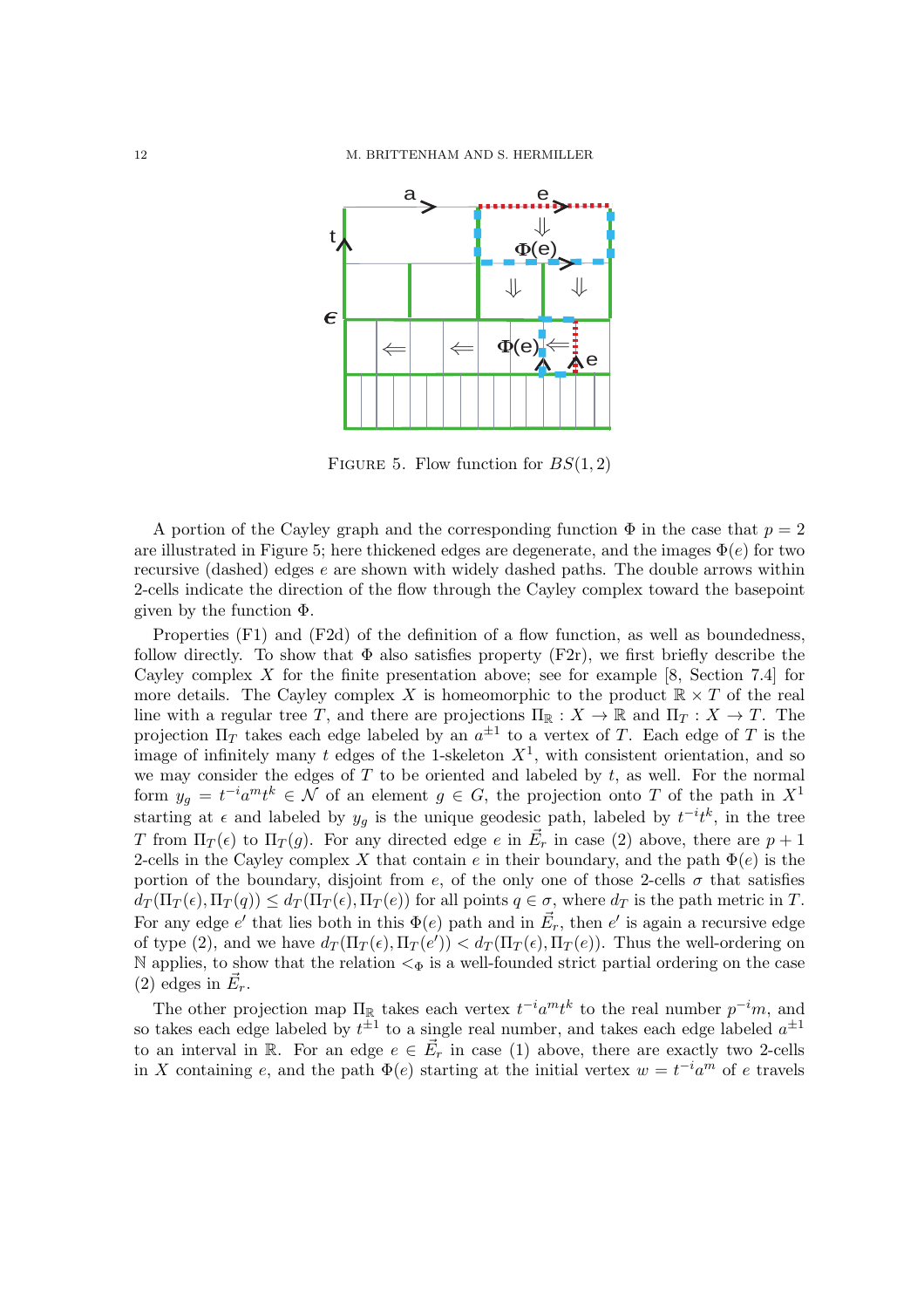around the boundary of the one of these two cells (except for the edge  $e$ ) whose image, under the projection  $\Pi_{\mathbb{R}}$ , is closest to 0. The only possibly recursive edge  $e'$  in the path  $\Phi(e)$  must also have type (1), and moreover the initial vertex of e' is  $w' = t^{-i}a^{m-\nu}$  and satisfies  $|\Pi_{\mathbb{R}}(w')| = |\Pi_{\mathbb{R}}(w)| - p^{-i}$ . Then in all cases the relation  $\lt_{\Phi}$  is a well-founded strict partial ordering, completing the proof of property (F2r). Therefore the function  $\Phi$  is a bounded flow function, and the symmetrization of the presentation above is the stacking presentation.

### 4.2. Groups admitting complete rewriting systems.

A *finite complete rewriting system* (finite *CRS*) for a group G consists of a finite set A and a finite set of "rules"  $R \subseteq A^* \times A^*$  (with each  $(u, v) \in R$  written  $u \to v$ ) such that as a monoid, G is presented by  $G = Mon(A \mid u = v$  whenever  $u \to v \in R$ , and the rewritings  $xuy \to xvy$  for all  $x, y \in A^*$  and  $u \to v$  in R satisfy: (1) Each  $q \in G$  is represented by exactly one *irreducible* word (i.e. word that cannot be rewritten) over A, and (2) the relation on  $A^*$  defined by  $x > y$  whenever  $x \to x_1 \to \dots \to x_n \to y$  is a well-founded strict partial ordering. (That is, there is no infinite chain  $w \to x_1 \to x_2 \to \cdots$  of rewritings.)

Given any finite CRS  $(A, R)$  for G, there is another finite CRS  $(A, R')$  for G with the same set of irreducible words such that the CRS is *minimal*. That is, for each  $u \to v$  in  $R'$ , the word v and all proper subwords of the word u are irreducible (see, for example, [16, p. 56]). If there is a letter  $a \in A$  with  $a = G 1$ , then the rewriting  $a \to 1$  must be an element of R', and for all other  $u \to v \in R'$ , the letter a cannot appear in the words u or v. Let A' be the set A with all letters representing the identity of G removed, and let  $R''$  be the set R' with all rules of the form  $a \to 1$  for  $a \in A \setminus A'$  removed. Now  $(A', R'')$  is also a minimal finite CRS for G over A with the same set of irreducible words. Next let  $A''$  be the closure of A' under inversion. For each letter  $a \in A'' \setminus A'$ , there is an irreducible word  $z_a \in A^*$  with  $a =_G z_a$ . Let  $R''' := R'' \cup \{a \to z_a \mid a \in A' \setminus A\}$ . Then  $(A'', R''')$  is again a minimal finite CRS for  $G$ , and with the same set of irreducible normal forms as the original CRS  $(A, R)$ . For the remainder of this paper, we will assume that all of our complete rewriting systems are minimal and have an inverse-closed alphabet that does not contain a representative of  $\epsilon$ .

Given any word  $w \in A^*$ , we write  $w \stackrel{*}{\rightarrow} w'$  if there is any sequence of rewritings  $w =$  $w_0 \to w_1 \to \cdots \to w_n = w'$  (including the possibility that  $n = 0$  and  $w' = w$ ). A *prefix rewriting* of w with respect to the complete rewriting system  $(A, R)$  is a sequence of rewritings  $w = w_0 \to \cdots \to w_n = w'$ , written  $w \stackrel{p*}{\to} w'$ , such that at each  $w_i$ , the shortest possible reducible prefix is rewritten to obtain  $w_{i+1}$ . When  $w_n$  is irreducible, the number n is the *prefix rewriting length* of w, denoted  $prl(w)$ .

In Theorem 4.1, we apply ideas developed in the construction of a 1-combing associated to a finite complete rewriting system by Hermiller and Meier in [11], in order to build a stackable structure from a finite CRS.

Theorem 4.1. *A group admitting a finite complete rewriting system is algorithmically stackable.*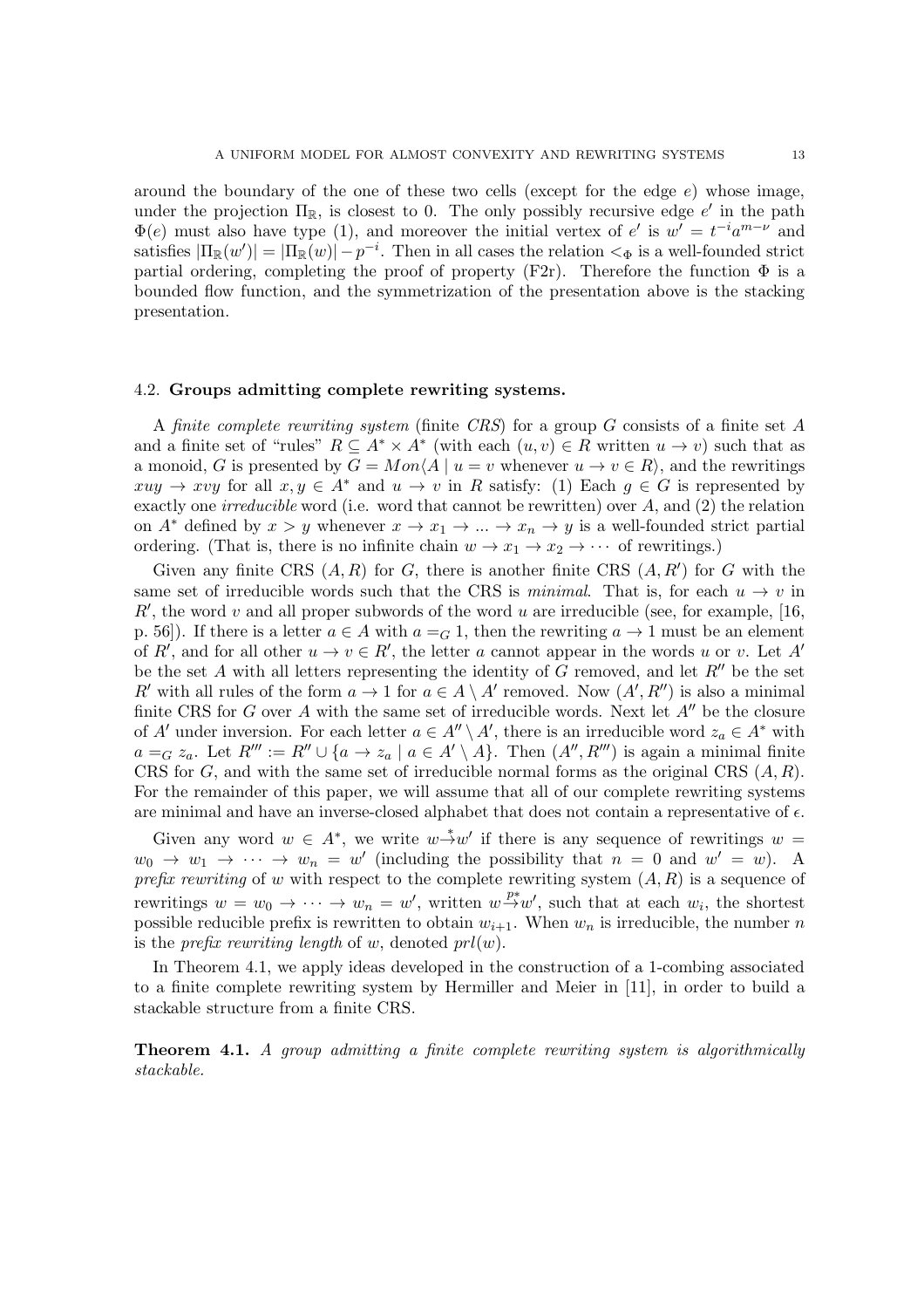*Proof.* Let  $\mathcal{N} = \{y_g \mid g \in G\}$  be the set of irreducible words from a minimal finite CRS  $(A, R)$  for a group G. Then  $\mathcal{N} = A^* \setminus \cup_{u \to v \in R} A^* u A^*$ . Note that prefixes of irreducible words are also irreducible, and so  $\mathcal N$  is a prefix-closed set of normal forms for G over A.

Let Γ be the Cayley graph for the pair  $(G, A)$ . As usual, the directed edge  $e_{g,a}$  in Γ with label a and initial vertex g lies in the set  $\vec{E}_d$  of degenerate edges if and only if  $y_g a y_{ga}^{-1}$ freely reduces to the empty word, which in turn holds if and only if the undirected edge underlying  $e_{g,a}$  lies in the tree of edges in paths from  $\epsilon$  labeled by words in  $\mathcal{N}$ .

Define a function  $\Phi: \vec{E} \to \vec{P}$  as follows. On degenerate edges,  $\Phi|_{\vec{E}_d} := id_{\vec{E}_d}$ . Given a recursive edge  $e_{g,a} \in \vec{E}_r$ , the word  $y_g a$  is reducible, and since  $y_g$  is irreducible, the shortest reducible prefix of  $y_g a$  is the entire word. Minimality of the rewriting system R implies that there is a unique factorization  $y_g = w\tilde{u}$  such that  $\tilde{u}a$  is the left hand side of a unique rule  $\tilde{u}a \to v$  in R; that is,  $y_g a \to wv$  is a prefix rewriting. Then define  $\Phi(e_{g,a}) := \delta(g, \tilde{u}^{-1}v)$ .

Properties (F1) and (F2d) of the definition of flow function are immediate. To check property (F2r), we first let p be the path  $\Phi(e_{g,a})$  above labeled  $\lambda(\Phi(e_{g,a})) = \tilde{u}^{-1}v$  for  $e_{g,a} \in \vec{E}_r$ . Since the word  $\tilde{u}$  is a suffix of the normal form  $y_g$ , then the edges in the path p that correspond to the letters in  $\tilde{u}^{-1}$  all lie in the set  $\vec{E}_d$  of degenerate edges. For each directed edge  $e'$  in the subpath of p labeled by v, either  $e'$  also lies in  $\vec{E}_d$ , or else  $e' \in \vec{E}_r$ and there is a factorization  $v = v_1 a' v_2$  so that  $e'$  is the directed edge along p corresponding to the label  $a' \in A$ . In the latter case, if we denote the initial vertex of  $e'$  by  $g'$ , then the prefix rewriting sequence from  $y_{g'}a'v_2$  to its irreducible form is a (proper) subsequence of the prefix rewriting of  $y_g a$ . That is, if we define a function  $prl : \vec{E}_r \to \mathbb{N}$  by  $prl(e_{h,b}) := prl(y_h b)$ whenever  $e_{h,b} \in \vec{E}_r$ , we have  $prl(e') < prl(e_{g,a})$ . Hence the ordering  $\lt_{\Phi}$  corresponding to our function  $\Phi : \vec{E} \to \vec{P}$  satisfies the property that  $e' <_{\Phi} e$  implies  $prl(e') < prl(e)$ , and the well-ordering property on  $\mathbb N$  implies that  $\lt_{\Phi}$  is a well-founded strict partial ordering. Thus  $(F2r)$  holds as well, and  $\Phi$  is a flow function.

The image set  $\lambda(\Phi(\vec{E}))$  is the set of words  $A \cup {\tilde{u}}^{-1}v \mid \exists a \in A$  with  $\tilde{u}a \to v$  in  $R$ . Thus boundedness of  $\Phi$  follows from finiteness of the sets A and R of generators and rules in the rewriting system. Then Corollary 3.2 shows that  $G$  is stackable over the generating set  $A$ .

To determine whether a tuple  $(w, a, x)$  (where  $w, x \in A^*$  and  $a \in A$ ) lies in the associated set  $S_{\Phi}$ , we begin by computing the normal forms  $y_w$  and  $y_{wa}$  from w and wa, using the rewriting rules of our finite system. Then  $(w, a, x) \in S_{\Phi}$  if and only if either at least one of the words  $y_w a$  and  $y_{wa} a^{-1}$  is irreducible and  $a = x$ , or else both of the words  $y_w a$  and  $y_{wa}a^{-1}$  are reducible and there exist a factorization  $y_w = z\tilde{u}$  for some  $z \in A^*$  and a rule  $\tilde{u}a \to v$  in R such that  $x = \tilde{u}^{-1}v$ . Since there are only finite many rules in R to check for such a decomposition of  $y_w$ , it follows that the set  $S_{\Phi}$  is also computable, and so this stackable structure is algorithmic.

## 4.3. Thompson's group F.

Thompson's group

$$
F = \langle x_0, x_1 \mid [x_0 x_1^{-1}, x_0^{-1} x_1 x_0], [x_0 x_1^{-1}, x_0^{-2} x_1 x_0^2] \rangle
$$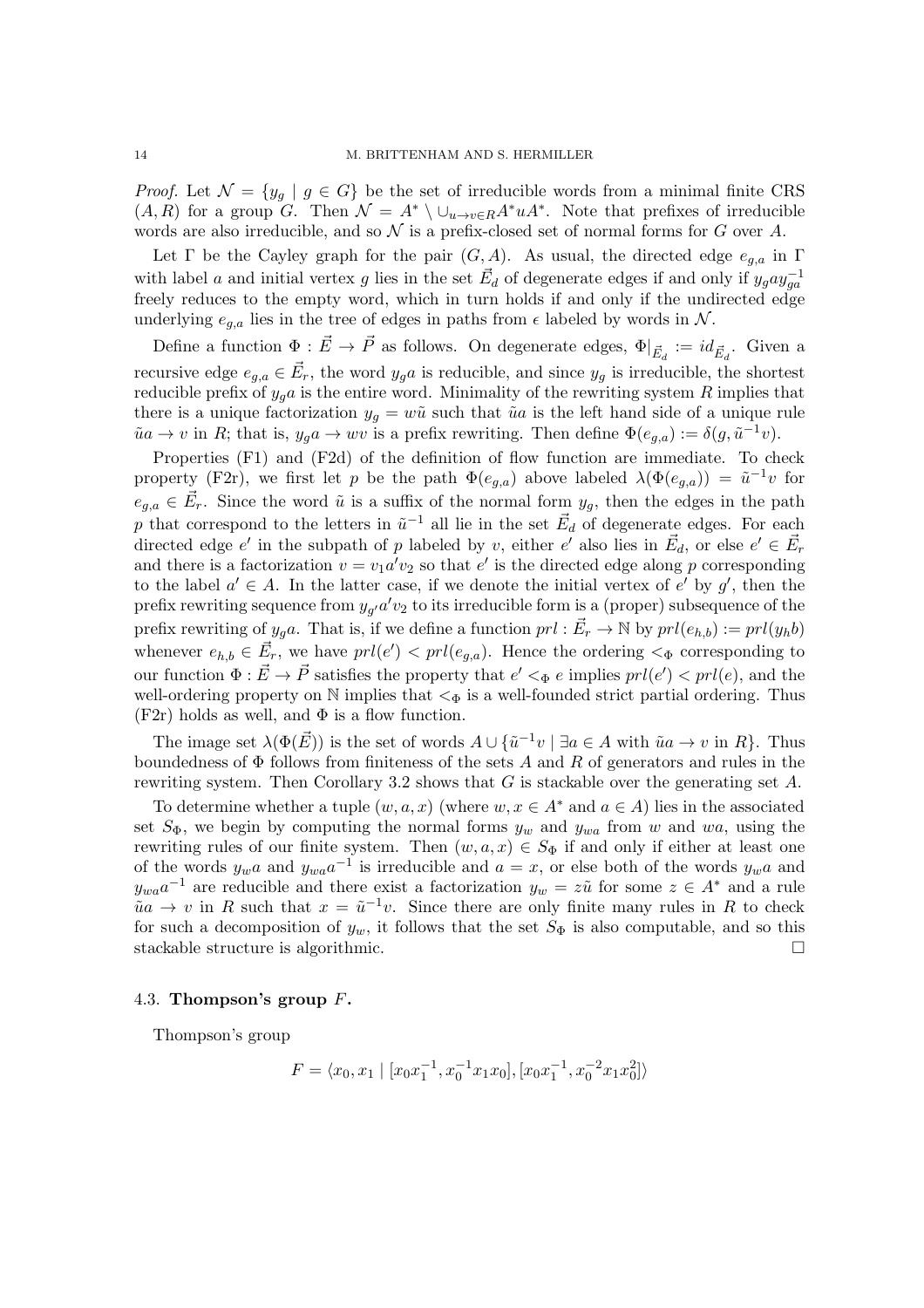is the group of orientation-preserving piecewise linear homeomorphisms of the unit interval [0,1], satisfying that each linear piece has a slope of the form  $2^i$  for some  $i \in \mathbb{Z}$ , and all breakpoints occur in the 2-adics. In [6], Cleary, Hermiller, Stein, and Taback effectively show that Thompson's group with the generating set  $A = \{x_0^{\pm 1}, x_1^{\pm 1}\}\$ is stackable, with stacking presentation given by the symmetrization of the presentation above. Moreover, in [6, Definition 4.3] they give an algorithm for computing the stacking map, which can be used to show that  $F$  is algorithmically stackable.

Although we will not repeat their proof here, we describe the normal form set  $\mathcal N$  associated to the stackable structure constructed for Thompson's group in [6] in order to discuss its formal language theoretic properties. Given a word  $w$  over the generating set  $A = \{x_0^{\pm 1}, x_1^{\pm 1}\},$  denote the number of occurrences in w of the letter  $x_0$  minus the number of occurrences in w of the letter  $x_0^{-1}$  by  $expsum_{x_0}(w)$ ; that is, the exponent sum for  $x_0$ . The authors of that paper show  $([6, \text{Observation } 3.6(1)])$  that the set

$$
\mathcal{N} := \{ w \in A^* \mid \text{for all } \eta \in \{\pm 1\}, \text{ the words } x_0^{\eta} x_0^{-\eta}, x_1^{\eta} x_1^{-\eta}, \text{ and } x_0^2 x_1^{\eta} \text{ are not subwords of } w, \text{ and for all prefixes } w' \text{ of } w, \text{expsum}_{x_0}(w') \leq 0 \},
$$

is a set of normal forms for  $F$ . Moreover, each of these words labels a  $(6,0)$ -quasi-geodesic path in the Cayley complex  $X$  [6, Theorem 3.7].

This set N is the intersection of the regular language  $A^* \setminus \cup_{u \in U} A^* u A^*$ , where  $U :=$  ${x_0x_0^{-1}, x_0^{-1}x_0, x_1x_1^{-1}, x_1^{-1}x_1, x_0^2x_1, x_0^2x_1^{-1}}$ , with the language  $L := \{w \in A^* \mid \text{for all prefixes}\}$ w' of  $w, \text{expsum}_{x_0}(w') \leq 0$ . We refer the reader to the text of Hopcroft and Ullman [13] for definitions and results on context-free and regular languages we now use to analyze the set  $L$ . The language  $L$  can be recognized by a deterministic push-down automaton (PDA) which pushes an  $x_0^{-1}$  onto its stack whenever an  $x_0^{-1}$  is read, and pops an  $x_0^{-1}$  off of its stack whenever an  $x_0$  is read. When  $x_1^{\pm 1}$  is read, the PDA does nothing to the stack, and does not change its state. The PDA remains in its initial state unless an  $x_0$  is read when the only symbol on the stack is the stack start symbol  $Z_0$ , in which case the PDA transitions to a fail state (at which it must then remain upon reading the remainder of the input word). Ultimately the PDA accepts a word whenever its final state is its initial state. Consequently, L is a deterministic context-free language. Since the intersection of a regular language with a deterministic context-free language is deterministic context-free, the set  $\mathcal N$ is also a deterministic context-free language.

In Section 4.2, the normal form set of the stackable structure for a group with a finite complete rewriting system,  $\mathcal{N} = A^* \setminus \cup_{u \to v \in R} A^* u A^*$ , is a regular language. In consideration of the open question [18] of whether or not Thompson's group  $F$  has a finite complete rewriting system, it would also be of interest to know whether or not Thompson's group F is stackable with respect to a regular language of normal forms.

## 4.4. Almost convex groups.

Let G be a group with an inverse-closed generating set A, and let  $d = d_{\Gamma}$  be the path metric on the associated Cayley graph Γ. For  $n \in \mathbb{N}$ , define the sphere  $S(n)$  of radius n to be the set of points in  $\Gamma$  a distance exactly n from the vertex labeled by the identity  $\epsilon$ , and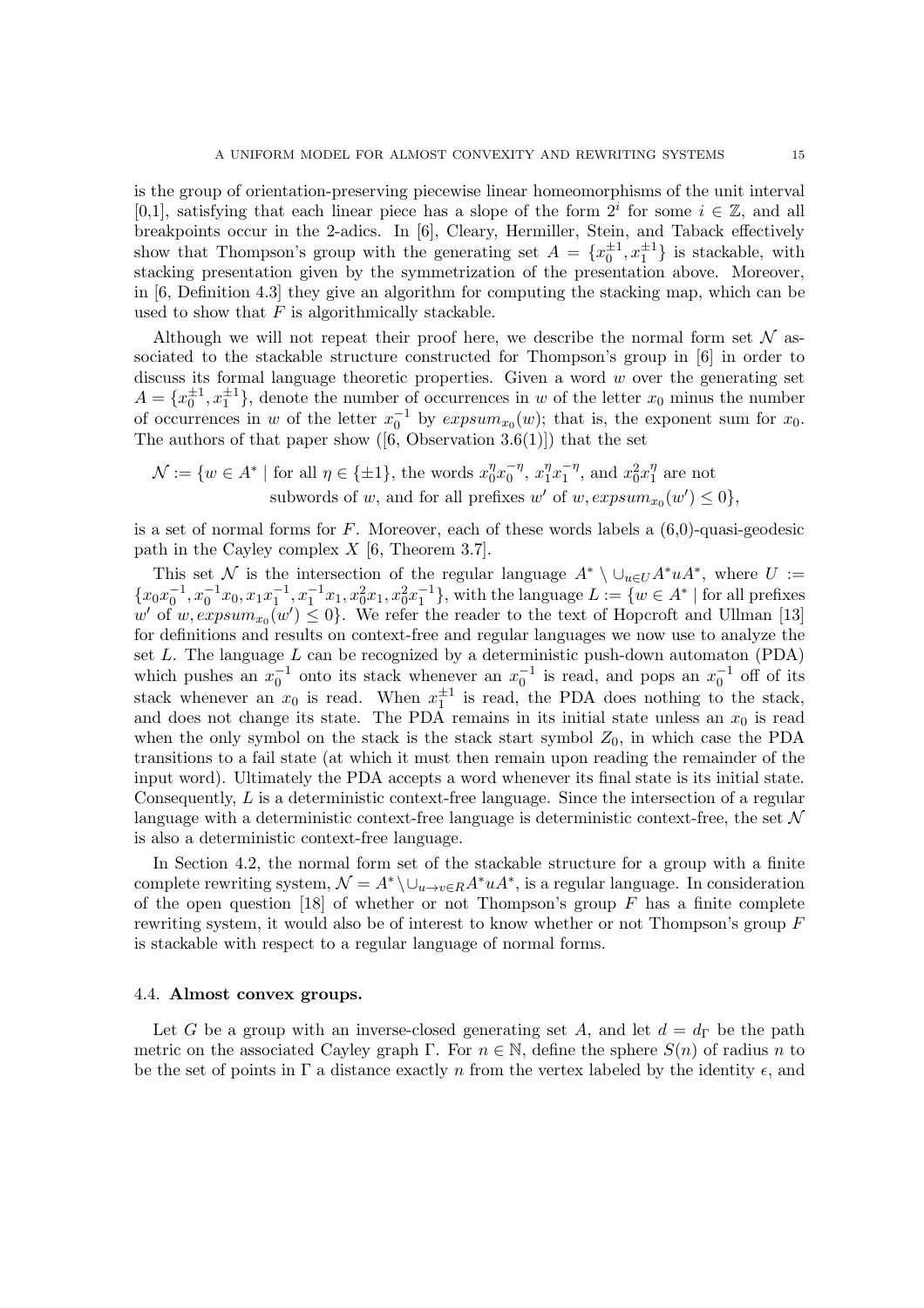define the ball  $B(n)$  of radius n to be the set of points in Γ whose path metric distance to  $\epsilon$  is less than or equal to *n*.

Definition 4.2. [5] *A group* G *is* almost convex *with respect to the finite symmetric generating set* A *if there is a constant* k *such that for all*  $n \in \mathbb{N}$  *and for all* g, h *in the sphere*  $S(n)$  *satisfying*  $d_{\Gamma}(q, h) \leq 2$  *(in the Cayley graph*  $\Gamma = \Gamma(G, A)$ *), there is a path inside the ball*  $B(n)$  *from* g *to* h *of length no more than* k.

Cannon [5] showed that every group satisfying an almost convexity condition over a finite generating set is also finitely presented. Thiel [17] showed that almost convexity is a property that depends upon the finite generating set used.

In the proof of Theorem 4.3 below, we show that a pair  $(G, A)$  that is almost convex is algorithmically stackable. Moreover the class of almost convex groups is exactly the class of geodesically stackable groups, and this must hold with respect to the shortlex normal forms. Given a choice of total ordering on A, a word  $z_g \in A^*$  is the *shortlex normal form* for  $g \in G$  if  $\rho(z_q) = g$  and whenever  $w \in A^*$  with  $w = G z_q$ , then either the word lengths (in  $A^*$ ) satisfy  $l(w) > l(z_g)$ , or else  $l(w) = l(z_g)$  and w is lexicographically greater than  $z_g$ with respect to the ordering on A.

Theorem 4.3. *Let* G *be a group with finite generating set* A*. The following are equivalent:*

- (1) *The pair* (G, A) *is almost convex.*
- (2) *The pair* (G, A) *is geodesically stackable.*
- (3) *The pair* (G, A) *is geodesically algorithmically stackable with respect to shortlex normal forms.*

*Proof.* Suppose that the group G has a finite symmetric generating set A, and let  $\Gamma$  be the corresponding Cayley graph with path metric d. The implication  $(3) \Rightarrow (2)$  is immediate.

#### *(1) implies (3):*

Suppose that the group  $G$  is almost convex with respect to  $A$ , with an almost convexity constant k. Let  $\mathcal{N} = \{z_q | g \in G\}$  be the set of shortlex normal forms over A for G (with respect to any choice of total ordering of A). Define a relation  $\lt_{\alpha}$  on the set  $\vec{E}_r = \vec{E}_{r,\mathcal{N}}$  of recursive edges by  $e' <_{\alpha} e$  whenever  $\alpha(e') < \alpha(e)$ , where  $\alpha(e_{g,a}) := \frac{1}{2}(d(\epsilon, g) + d(\epsilon, ga))$  for all  $e_{g,a} \in \vec{E}_r$ ; then  $\lt_{\alpha}$  inherits the property of being a well-founded strict partial ordering from the usual ordering on  $\mathbb{N}[\frac{1}{2}]$  $\frac{1}{2}$ .

Define a function  $\phi : \vec{E}_r \to A^*$  as follows. Let  $e_{g,a}$  be any element of  $\vec{E}_r$ .

*Case I.* If  $d(\epsilon, q) = d(\epsilon, qa) = n$ , then the points g and ga lie in the same sphere, and almost convexity of  $(G, A)$  implies that there is a directed edge path in Γ from g to ga of length at most k that lies in the ball  $B(n)$ . In this case define  $\phi(e_{a,a})$  to be the shortlex least word over A that labels a path in  $B(n)$  from g to ga. For any edge  $e' \in \vec{E}_r$  lying in the path  $\delta(g, \phi(e_{g,a}))$  (starting at g and labeled by  $\phi(e_{g,a})$ ), the midpoint p of e' lies in  $B(n)$ , and so at least one of the endpoints of  $e'$  must lie in  $B(n-1)$ . Then  $\alpha(e') \leq n - \frac{1}{2} < n = \alpha(e_{g,a})$ . *Case II.* If  $d(\epsilon, g) = n$  and  $d(\epsilon, ga) = n + 1$ , then we can write  $z_{aa} = A * z_h b$  for some  $h \in G$ and  $b \in A$ . Hence  $g, h \in S(n)$  and  $d_{\Gamma}(g, h) \leq 2$ . In this case we define  $\phi(e_{q,a}) := xb$ where x is the shortlex least word over A that labels a path in  $B(n)$  from g to h. The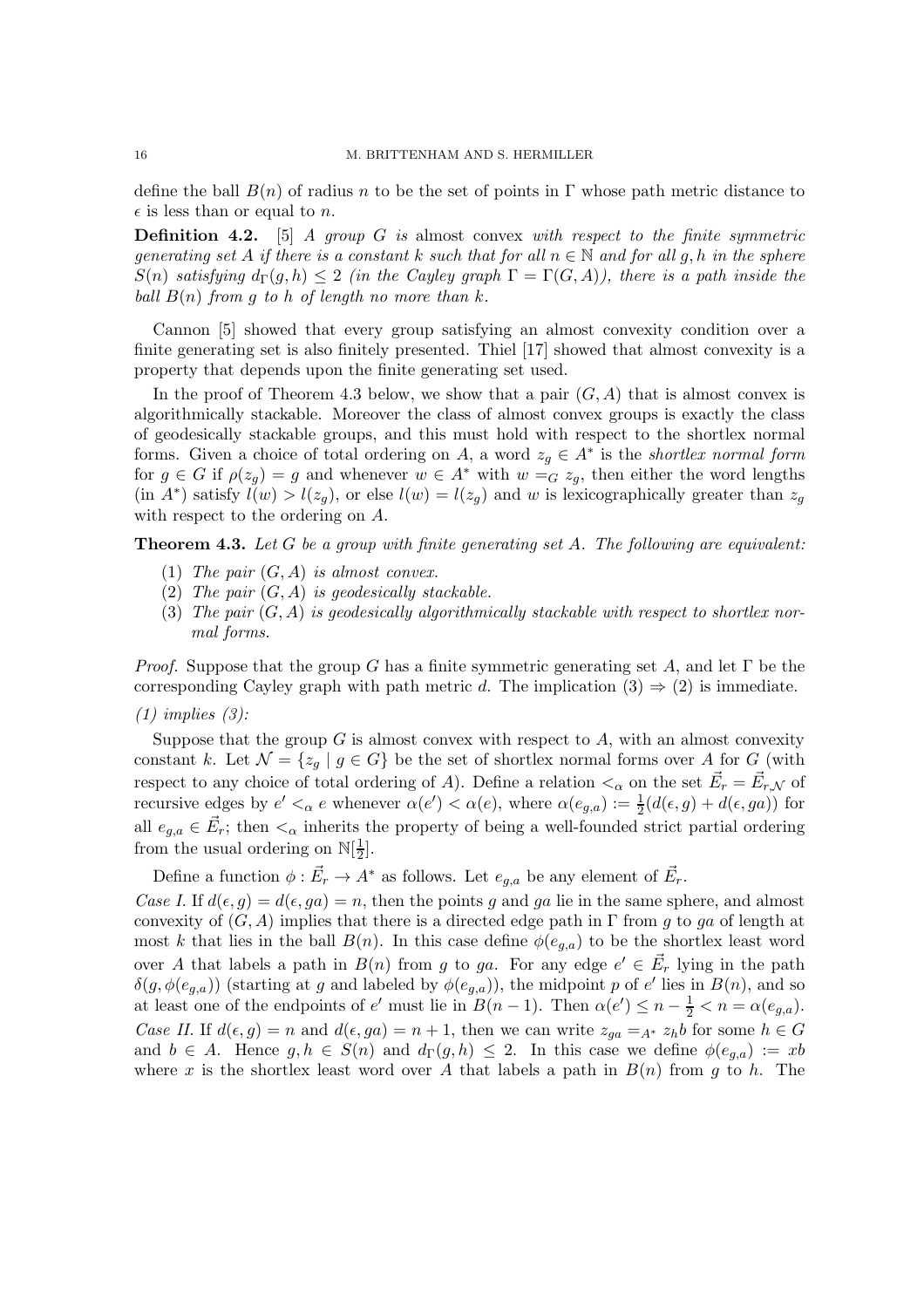path  $\delta(g, \phi(e_{g,a}))$  has length at most  $k + 1$ , and the final edge in this path, labeled by b, is degenerate. Thus any recursive edge  $e' \in \vec{E}_r$  in this path lies in  $B(n)$ , and we have  $\alpha(e') \leq n - \frac{1}{2} < n + \frac{1}{2} = \alpha(e_{g,a})$  in this case.

*Case III.* If  $d(\epsilon, g) = n+1$  and  $d(\epsilon, ga) = n$ , then  $z_g =_{A^*} z_{g'} c$  for some  $c \in A$  and  $g' \in G$ , and we define  $\phi(e_{g,a}) := c^{-1}y$  where y is the shortlex least word, of length at most k, labeling a path in  $B(n)$  from g' to ga. The initial edge of  $\delta(g, \phi(e_{g,a}))$  labeled  $c^{-1}$  is degenerate, and as in Case II we have  $\alpha(e') < \alpha(e_{g,a})$  for all recursive edges  $e'$  in this path.

In all cases there is a path of length at most  $k+1$  satisfying the conditions of Definition 1.1 for the ordering  $\lt_{\alpha}$  on  $\vec{E}_r$ , and  $\phi$  is a stacking map. Since the words in N are geodesics, then G is geodesically stackable over A with respect to the shortlex normal forms.

We are left with showing computability for the subset

$$
S_{\Phi} = \{ (w, a, \phi(e_{w,a})) \mid w \in A^*, \ a \in A, \ e_{w,a} \in \vec{E}_r \} \cup \{ (w, a, a) \mid w \in A^*, \ a \in A, \ e_{w,a} \in \vec{E}_d \}
$$

of  $A^* \times A \times A^*$ . Suppose that  $(w, a, x)$  is any element of  $A^* \times A \times A^*$ . Cannon [5, Theorem 1.4] has shown that the word problem is solvable for G, and so by enumerating the words in  $A^*$  in increasing shortlex order, and checking whether each in turn is equal in  $G$  to  $w$ , we can find the shortlex normal form  $z_w$  for w. Similarly we compute  $z_{wa}$ . If the word  $z_w a z_{wa}^{-1}$ freely reduces to 1, then the tuple  $(w, a, x)$  lies in  $S_{\Phi}$  if and only if  $x = a$ .

Suppose on the other hand that the word  $z_w a z_{wa}^{-1}$  does not freely reduce to 1. If (as in Case I above) the word lengths  $l(z_w) = l(z_{wa})$  both equal a natural number n, then we enumerate the elements of the finite set  $\cup_{i=0}^{k} A^{i}$  of words of length up to k in increasing shortlex order. For each word  $y = a_1 \cdots a_m$  in this enumeration, with each  $a_i \in A$ , we use the word problem solution again to compute the word length  $l_{y,i}$  of the normal form  $z_{wa_1\cdots a_i}$ for each  $0 \le i \le m$ . If each  $l_{y,i} \le n$ , and equalities  $l_{y,i} = n$  do not hold for two consecutive indices i, then  $(w, a, x)$  lies in  $S_{\Phi}$  if and only if  $x = y$  and we halt the enumeration; otherwise, we go on to check the next word in our enumeration. The argument for Cases II-III in which  $l(z_w) = l(z_{wa}) \pm 1$  are similar.

Combining the algorithms in the previous two paragraphs, the set  $S_{\Phi}$  is computable and the stackable structure above for  $G$  is algorithmic.

## *(2) implies (1):*

Suppose that the group G is geodesically stackable over the generating set A with respect to a set  $\mathcal N$  of (geodesic) normal forms, and let  $\mathcal T$  be the corresponding tree of degenerate edges. Let  $\phi: \vec{E}_r = \vec{E}_{r,\mathcal{N}} \to A^*$  be an associated stacking map and let  $\Phi: \vec{E} \to \vec{P}$  be the corresponding bounded flow function from Corollary 3.2. Let  $M := \max\{l(\phi(e)) \mid e \in \vec{E}_r\}$ and let  $k := 2M^2 + 2$ . Also let g, h be any two points in a sphere  $S(n)$  with  $d_{\Gamma}(g, h) \leq 2$ .

If  $d(g, h) = 1$ , then  $h =_G g a$  for some  $a \in A$ . Moreover, since all normal forms in N are geodesics, the edge  $e_{g,a}$  from g to h must be recursive. Then the path  $p := \Phi(e_{g,a})$  labeled  $\phi(e_{g,a})$  of length  $\leq M < k$  from g to h satisfies the property that for every edge e' in p, either  $e' \in \vec{E}_d$  or else  $e' \in \vec{E}_r$  with  $e' <_{\Phi} e$ . Whenever  $e' \in \vec{E}_r$ , then applying Definition 1.2 we have  $\alpha(e') < \alpha(e_{g,a}) = n$ , and so the edge e' must lie in  $B(n)$ . If needed we replace each subpath of p whose edges all lie in  $\vec{E_d}$  by the shortest path in the tree  $\mathcal T$  of degenerate edges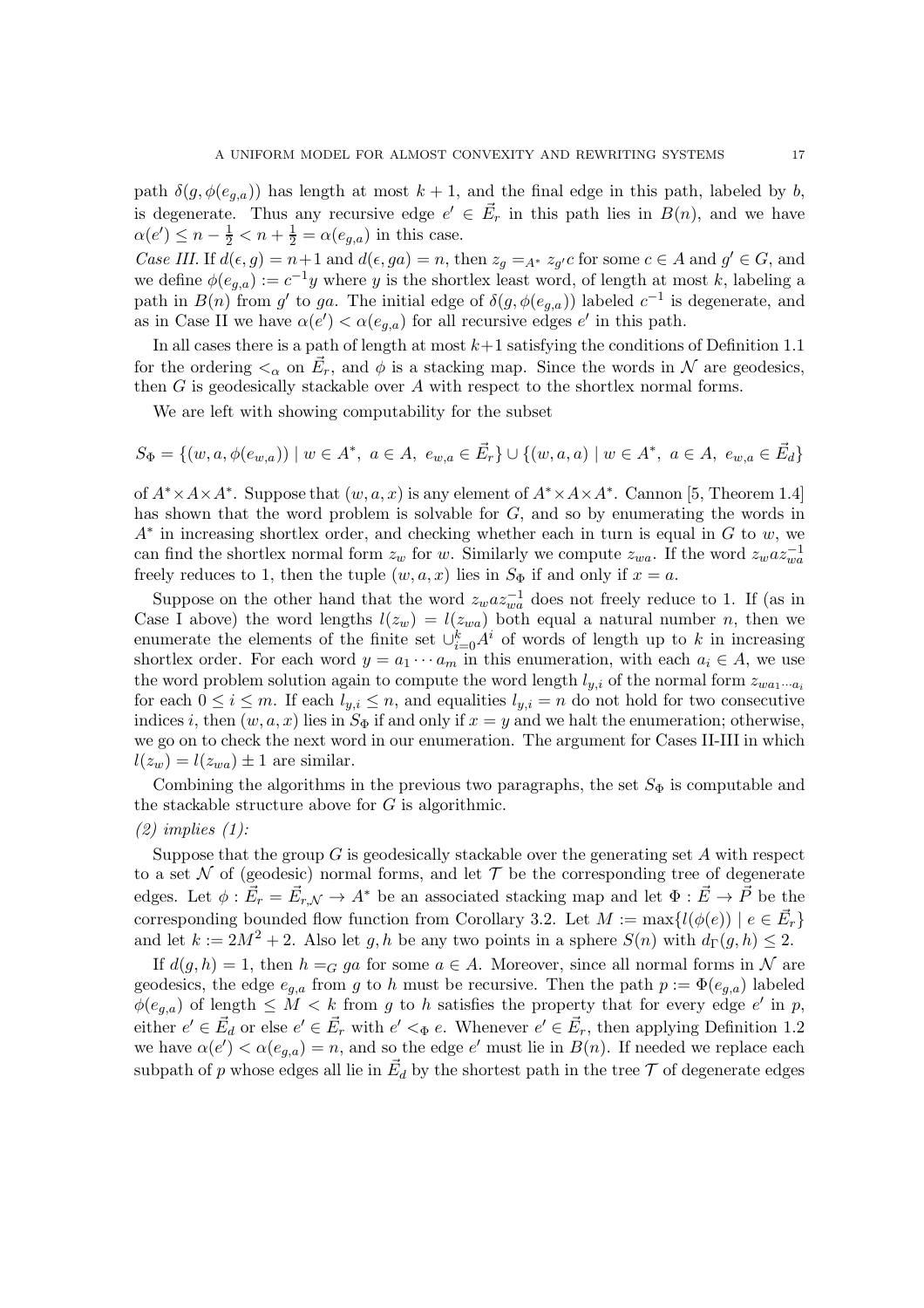between the same endpoints. The effect of this replacement can only shorten the path  $p$ , and all edges in the new path must lie in  $B(n)$ .

On the other hand, suppose that  $d(g, h) = 2$ , with  $h = gab$  for some  $a, b \in A$ . If  $d(\epsilon, ga) = n-1$ , then there is a path of length  $2 \leq k$  from g to h lying inside  $B(n)$ , and if  $d(\epsilon, ga) = n$ , we can apply the previous paragraph twice to obtain a path of length at most  $2M < k$  from g to h via ga. Finally consider the case that  $d(\epsilon, ga) = n + 1$ , and write the (geodesic) normal form for ga as  $y_{ga} = y_{g'}a'$  where  $g' \in S(n)$  and  $a' \in A$ . It suffices to show that there is a path in  $B(n)$  from g to g' of length at most  $M^2 < \frac{1}{2}$  $\frac{1}{2}k$ , since a similar proof results in such a path from  $g'$  to h. If  $g = g'$  we are done, so suppose that  $g \neq g'$ .

Now the edge  $e_{g',a'}$  lies in the tree  $\mathcal T$  defined by  $\mathcal N$ . Since the normal forms are geodesic, there can only be one directed edge in  $\mathcal T$  ending at  $ga = g'a'$  and starting at a point in  $S(n)$ , and so the edge  $e_{g,a}$  from g to ga must be recursive. Each recursive edge e' in the path  $p := \Phi(e_{g,a})$  satisfies  $\alpha(e') < \alpha(e_{g,a}) = n + \frac{1}{2}$ , and so both endpoints of  $e'$  lie in  $B(n)$ . Replace each recursive edge e' in the path p satisfying  $\alpha(e') = n$  by the directed path  $\Phi(e')$ , to obtain a new directed path  $p'$  of length at most  $M^2$  from g to ga. Now for every recursive edge  $e''$  in the path  $p'$ , we have  $\alpha(e'') < n$ , and so all of the recursive edges in the path  $p'$ lie in  $B(n)$ .

Next as above we replace each subpath of  $p'$  consisting solely of degenerate edges in  $\Gamma$  by the shortest path in the tree  $\mathcal T$  between the same endpoints, resulting in another path  $p''$ from g to ga all of whose recursive edges lie in  $B(n)$ . The path  $p''$  must end with a path in the tree T from a point in  $B(n)$  to the vertex ga, and therefore the last directed edge of this path is the edge  $e_{g',a'}$ . Let  $\tilde{p}$  be the path  $p''$  with this last edge removed. Then  $\tilde{p}$  is a path from g to g' lying in  $B(n)$  of length at most  $M^2$ , as required.

Remark 4.4. Cannon's word problem algorithm for almost convex groups, which we applied in the proof of Theorem 4.3, requires the use of an enumeration of a finite set of words over A, namely those that represent  $\epsilon$  in G and have length at most  $k + 2$ . As Cannon also points out [5, p. 199], although this set is indeed recursive, there may not be an algorithm to find this set, starting from  $(G, A)$  and the constant k.

#### **REFERENCES**

- [1] J. Belk and K.-U. Bux, Thompson's group F is maximally nonconvex, In: Geometric methods in group theory, Contemp. Math. 372, pp. 131-146, Amer. Math. Soc., Providence, RI, 2005.
- [2] N. Brady, T. Riley, and H. Short, The geometry of the word problem for finitely generated groups, Advanced Courses in Mathematics, CRM Barcelona, Birkhäuser Verlag, Basel, 2007.
- [3] M. Bridson, The geometry of the word problem, In: Invitations to geometry and topology, Oxf. Grad. Texts Math. 7, pp. 29–91, Oxford Univ. Press, Oxford, 2002.
- [4] M. Brittenham and S. Hermiller, Stackable groups, tame filling invariants, and algorithmic properties of groups, arXiv:1109.6309.
- [5] J.W. Cannon, Almost convex groups, Geom. Dedicata 22 (1987), 197–210.
- [6] S. Cleary, S. Hermiller, M. Stein and J. Taback, Tame combing and almost convexity conditions, Math. Z. 269 (2011) 879-915.
- [7] S. Cleary and J. Taback, *Thompson's group F is not almost convex*, J. Algebra 270 (2003), 133149.
- [8] D.B.A. Epstein, J. Cannon, D. Holt, S. Levy, M. Paterson, and W. Thurston, Word Processing in Groups, Jones and Bartlett, Boston, 1992.